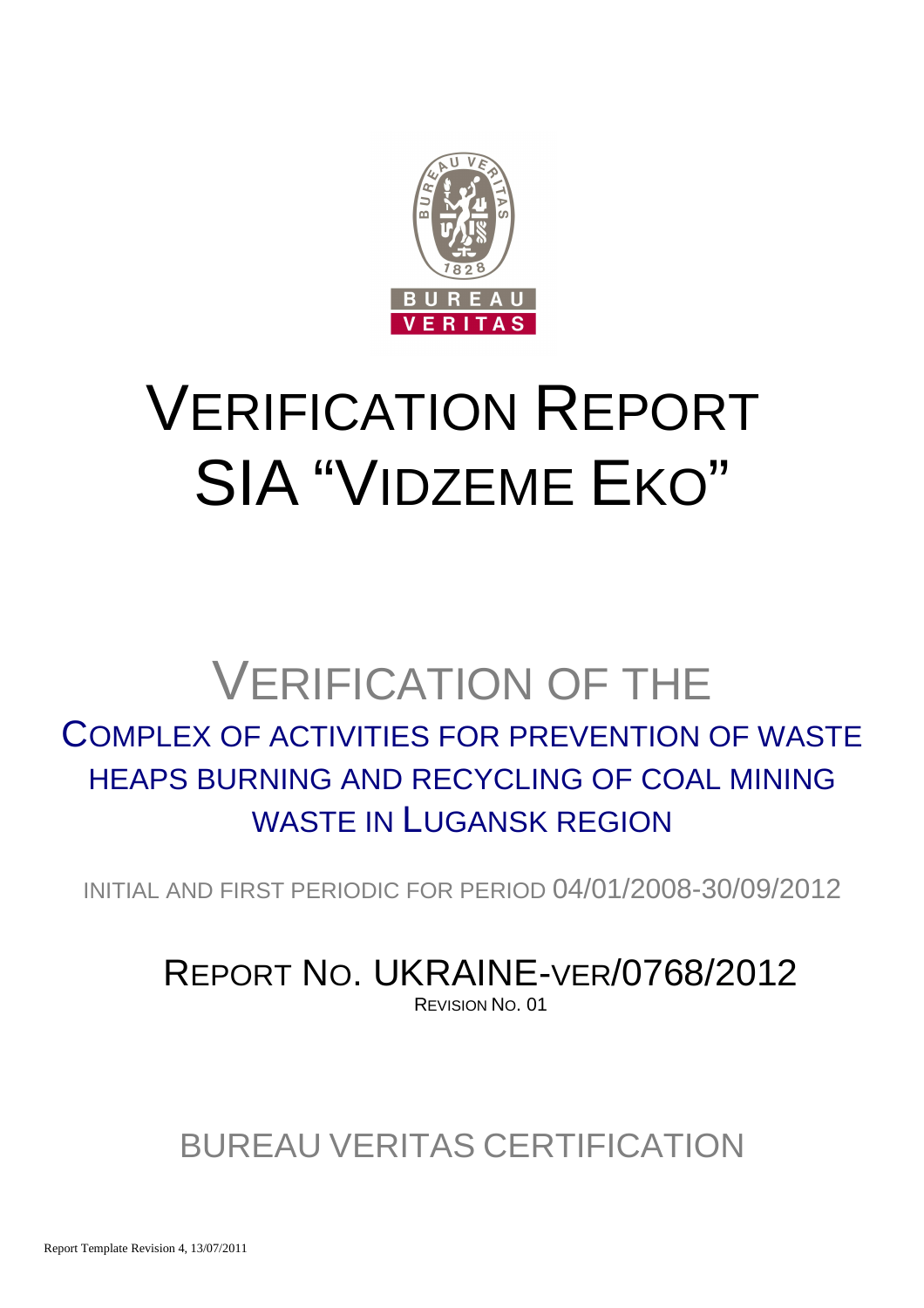Date of first issue:

#### Report No: UKRAINE-ver/0768/2012

Organizational unit:



| 10/10/2012                                                                                                                                                                                                                                                                                                                                                                                                                                                                                                                                                                                                                                                                                                                                                                                                                                                                                                                                                                                                                                                                                                                                                                         | <b>Holding SAS</b>                      | <b>Bureau Veritas Certification</b>                             |                                                                                          |
|------------------------------------------------------------------------------------------------------------------------------------------------------------------------------------------------------------------------------------------------------------------------------------------------------------------------------------------------------------------------------------------------------------------------------------------------------------------------------------------------------------------------------------------------------------------------------------------------------------------------------------------------------------------------------------------------------------------------------------------------------------------------------------------------------------------------------------------------------------------------------------------------------------------------------------------------------------------------------------------------------------------------------------------------------------------------------------------------------------------------------------------------------------------------------------|-----------------------------------------|-----------------------------------------------------------------|------------------------------------------------------------------------------------------|
| Client:<br>SIA "Vidzeme Eko"                                                                                                                                                                                                                                                                                                                                                                                                                                                                                                                                                                                                                                                                                                                                                                                                                                                                                                                                                                                                                                                                                                                                                       | Client ref.:<br><b>Victor Tkachenko</b> |                                                                 |                                                                                          |
| Summary:<br>Bureau Veritas Certification has made the initial and 1 <sup>st</sup> periodic verification of the "Complex of activities for<br>prevention of waste heaps burning and recycling of coal mining waste in Lugansk region", project of SIA<br>"Vidzeme Eko" located in Rovenky town, Luhansk Region, Ukraine, and applying JI specific approach, on the<br>basis of UNFCCC criteria for the JI, as well as criteria given to provide for consistent project operations,<br>monitoring and reporting. UNFCCC criteria refer to Article 6 of the Kyoto Protocol, the JI rules and modalities<br>and the subsequent decisions by the JI Supervisory Committee, as well as the host country criteria.<br>The verification scope is defined as a periodic independent review and ex post determination by the Accredited<br>Entity of the monitored reductions in GHG emissions during defined verification period, and consisted of the<br>following three phases: i) desk review of the monitoring report against project design and the baseline and<br>monitoring plan; ii) follow-up interviews with project stakeholders; iii) resolution of outstanding issues and the |                                         |                                                                 |                                                                                          |
| issuance of the final verification report and opinion. The overall verification, from Contract Review to<br>Verification Report & Opinion, was conducted using Bureau Veritas Certification internal procedures.                                                                                                                                                                                                                                                                                                                                                                                                                                                                                                                                                                                                                                                                                                                                                                                                                                                                                                                                                                   |                                         |                                                                 |                                                                                          |
| The first output of the verification process is a list of Clarification, Corrective Actions Requests, Forward<br>Actions Requests (CR, CAR and FAR), presented in Appendix A.                                                                                                                                                                                                                                                                                                                                                                                                                                                                                                                                                                                                                                                                                                                                                                                                                                                                                                                                                                                                      |                                         |                                                                 |                                                                                          |
| In summary, Bureau Veritas Certification confirms that the project is implemented as planned and described in<br>approved project design documents. Installed equipment being essential for generating emission reduction<br>runs reliably and is calibrated appropriately. The monitoring system is in place and the project is generating<br>GHG emission reductions. The GHG emission reduction is calculated accurately and without material errors,<br>omissions, or misstatements, and the ERUs issued totalize 3 900 407 tonnes of CO2 equivalent for the<br>monitoring period from 04/01/2008 to 30/09/2012 (510165 tCO2eq for 04/01/2008-31/12/2008, 858979 tCO2eq<br>for 01/01/2009-31/12/2009, 879996 tCO2eq for 01/01/2010-31/12/2010, 857780 tCO2eq for 01/01/2011-<br>31/12/2011, 793669 tCO2eq for 01/01/2012-30/09/2012).<br>Our opinion relates to the project's GHG emissions and resulting GHG emissions reductions reported and<br>related to the approved project baseline and monitoring, and its associated documents                                                                                                                                       |                                         |                                                                 |                                                                                          |
| Report No.:<br>Subject Group:<br><b>UKRAINE-ver/0768/2012</b><br>JI                                                                                                                                                                                                                                                                                                                                                                                                                                                                                                                                                                                                                                                                                                                                                                                                                                                                                                                                                                                                                                                                                                                |                                         |                                                                 |                                                                                          |
| Project title:<br>Complex of activities for prevention of waste<br>heaps burning and recycling of coal mining<br>waste in Lugansk region<br>Work carried out by:<br>Vyacheslav Yeriomin - Team Leader, Lead<br>Verifier<br>Vasyl Kobzar-Technical specialist                                                                                                                                                                                                                                                                                                                                                                                                                                                                                                                                                                                                                                                                                                                                                                                                                                                                                                                       |                                         |                                                                 |                                                                                          |
| Work reviewed by:<br>Ivan Sokolov - Technical Reviewer<br>Dmytro Balyn - technical specialist<br>Work approved by:                                                                                                                                                                                                                                                                                                                                                                                                                                                                                                                                                                                                                                                                                                                                                                                                                                                                                                                                                                                                                                                                 | <b>Cation</b>                           |                                                                 | No distribution without permission from the<br>Client or responsible organizational unit |
| Ivan Sokolov - Operational Manager-<br>Date of this revision:<br>Rev. No.:<br>25/10/2011<br>01                                                                                                                                                                                                                                                                                                                                                                                                                                                                                                                                                                                                                                                                                                                                                                                                                                                                                                                                                                                                                                                                                     | Number of pages:<br>21                  | <b>Limited distribution</b><br><b>Unrestricted distribution</b> |                                                                                          |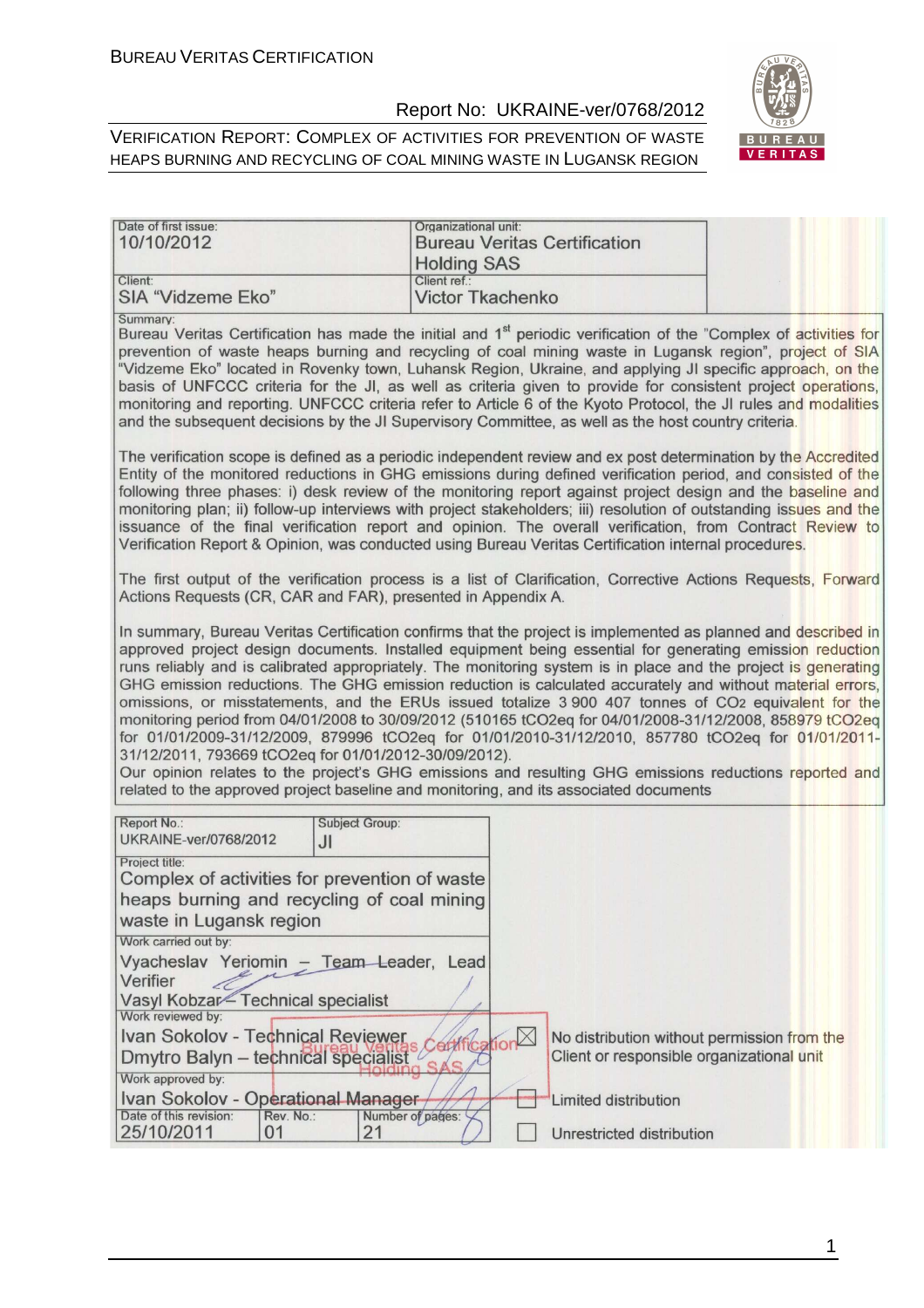VERIFICATION REPORT: COMPLEX OF ACTIVITIES FOR PREVENTION OF WASTE HEAPS BURNING AND RECYCLING OF COAL MINING WASTE IN LUGANSK REGION

#### **Table of Contents Page 2014**

| 1              |                                                                     |                |
|----------------|---------------------------------------------------------------------|----------------|
| 1.1            | Objective                                                           | 3              |
| 1.2            | Scope                                                               | 3              |
| 1.3            | <b>Verification Team</b>                                            | 3              |
| $\overline{2}$ |                                                                     |                |
| 2.1            | <b>Review of Documents</b>                                          | $\overline{4}$ |
| 2.2            | Follow-up Interviews                                                | $\overline{4}$ |
| 2.3            | Resolution of Clarification, Corrective and Forward Action Requests | 5              |
| 3              |                                                                     |                |
| 3.1            | Remaining issues and FARs from previous verifications               | 6              |
| 3.2            | Project approval by Parties involved (90-91)                        | 6              |
| 3.3            | Project implementation (92-93)                                      | 6              |
| 3.4            | Compliance of the monitoring plan with the monitoring methodology   |                |
|                | $(94-98)$                                                           | 8              |
| 3.5            | Revision of monitoring plan (99-100)                                | 8              |
| 3.6            | Data management (101)                                               | 8              |
| 3.7            | Verification regarding programmes of activities (102-110)           | 9              |
| 4              |                                                                     |                |
| 5              |                                                                     |                |
|                |                                                                     |                |

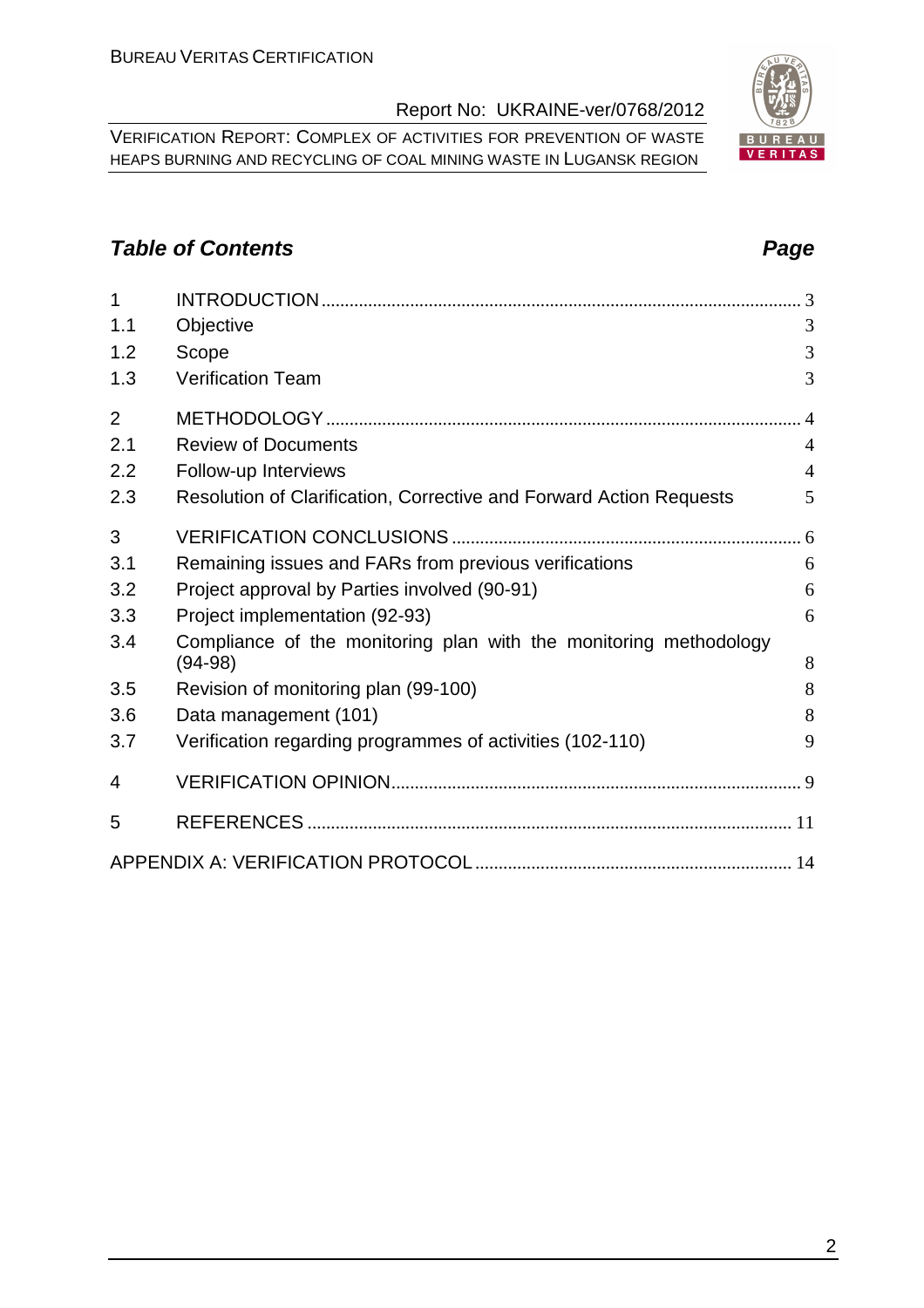VERIFICATION REPORT: COMPLEX OF ACTIVITIES FOR PREVENTION OF WASTE HEAPS BURNING AND RECYCLING OF COAL MINING WASTE IN LUGANSK REGION



#### **1 INTRODUCTION**

SIA "Vidzeme Eko" has commissioned Bureau Veritas Certification to verify the emissions reductions of its JI project "Complex of activities for prevention of waste heaps burning and recycling of coal mining waste in Lugansk region" (hereafter called "the project") at Rovenky town, Luhansk Region, Ukraine.

This report summarizes the findings of the verification of the project, performed on the basis of UNFCCC criteria, as well as criteria given to provide for consistent project operations, monitoring and reporting.

#### **1.1 Objective**

Verification is the periodic independent review and ex post determination by the Accredited Independent Entity of the monitored reductions in GHG emissions during defined verification period.

The objective of verification can be divided in Initial Verification and Periodic Verification.

UNFCCC criteria refer to Article 6 of the Kyoto Protocol, the JI rules and modalities and the subsequent decisions by the JI Supervisory Committee, as well as the host country criteria.

#### **1.2 Scope**

The verification scope is defined as an independent and objective review of the project design document, the project's baseline study, monitoring plan and monitoring report, and other relevant documents. The information in these documents is reviewed against Kyoto Protocol requirements, UNFCCC rules and associated interpretations.

The verification is not meant to provide any consulting towards the Client. However, stated requests for clarifications, corrective and/or forward actions may provide input for improvement of the project monitoring towards reductions in the GHG emissions.

#### **1.3 Verification Team**

The verification team consists of the following personnel:

| Vyacheslav Yeriomin                 |                                      |
|-------------------------------------|--------------------------------------|
| <b>Bureau Veritas Certification</b> | Team Leader, Climate Change Verifier |

Vasyl Kobzar Bureau Veritas Certification Climate Change Verifier

This verification report was reviewed by:

Ivan Sokolov Bureau Veritas Certification, Internal Technical Reviewer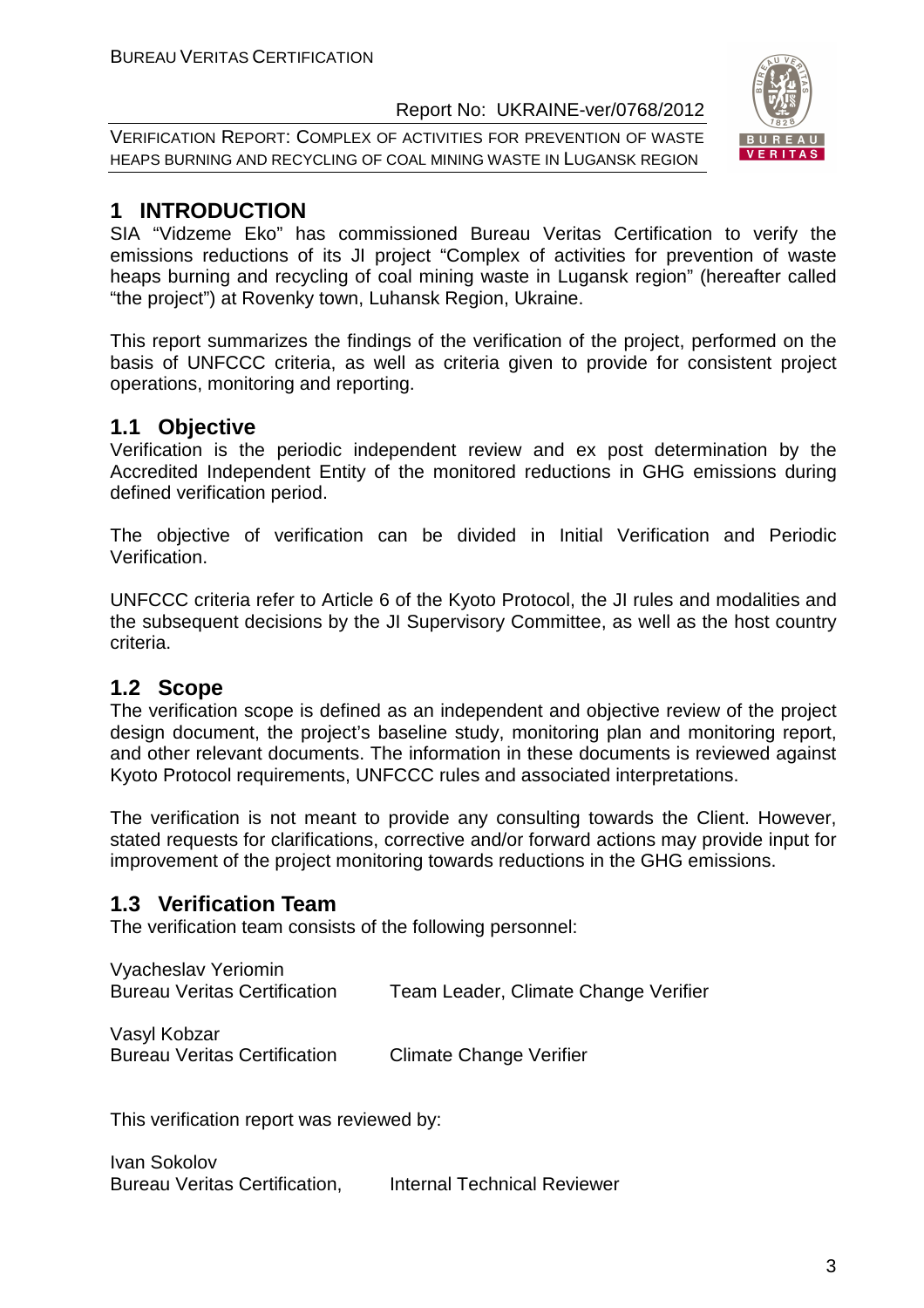VERIFICATION REPORT: COMPLEX OF ACTIVITIES FOR PREVENTION OF WASTE HEAPS BURNING AND RECYCLING OF COAL MINING WASTE IN LUGANSK REGION



Dmytro Balyn Bureau Veritas Certification, Technical Specialist

#### **2 METHODOLOGY**

The overall verification, from Contract Review to Verification Report & Opinion, was conducted using Bureau Veritas Certification internal procedures.

In order to ensure transparency, a verification protocol was customized for the project, according to the version 01 of the Joint Implementation Determination and Verification Manual, issued by the Joint Implementation Supervisory Committee at its 19 meeting on 04/12/2009. The protocol shows, in a transparent manner, criteria (requirements), means of verification and the results from verifying the identified criteria. The verification protocol serves the following purposes:

- It organizes, details and clarifies the requirements a JI project is expected to meet;
- It ensures a transparent verification process where the verifier will document how a particular requirement has been verified and the result of the verification.

The completed verification protocol is enclosed in Appendix A to this report.

#### **2.1 Review of Documents**

The Monitoring Report (MR) submitted by SIA "Vidzeme Eko" and additional background documents related to the project design and baseline, i.e. country Law, Project Design Document (PDD), and Guidance on criteria for baseline setting and monitoring, Host party criteria, Kyoto Protocol, Clarifications on Verification Requirements to be Checked by an Accredited Independent Entity were reviewed.

The verification findings presented in this report relate to the Monitoring Report version(s) 2.0 and project as described in the determined PDD.

#### **2.2 Follow-up Interviews**

On 24/09/2012 Bureau Veritas Certification performed on-site interviews with project stakeholders to confirm selected information and to resolve issues identified in the document review. Representatives of and SIA "Vidzeme Eko" were interviewed (see References). The main topics of the interviews are summarized in Table 1.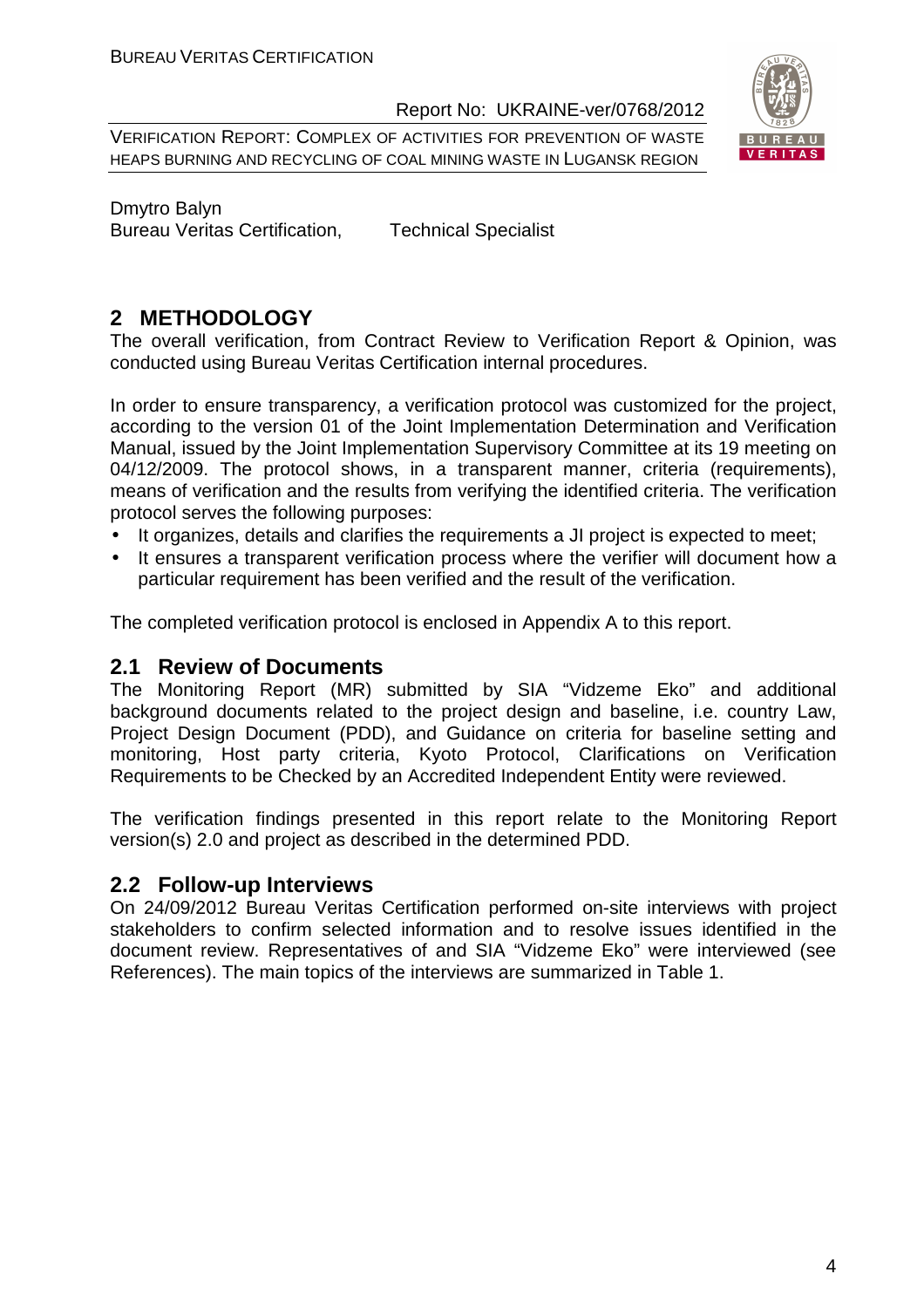VERIFICATION REPORT: COMPLEX OF ACTIVITIES FOR PREVENTION OF WASTE HEAPS BURNING AND RECYCLING OF COAL MINING WASTE IN LUGANSK REGION



#### **Table 1 Interview topics**

| <b>Interviewed</b><br>organization     | <b>Interview topics</b>                                                                                                                                                                                                                                                                                                                                                                                                                                                                                                                                                 |
|----------------------------------------|-------------------------------------------------------------------------------------------------------------------------------------------------------------------------------------------------------------------------------------------------------------------------------------------------------------------------------------------------------------------------------------------------------------------------------------------------------------------------------------------------------------------------------------------------------------------------|
| "TC Skhid Region" Ltd                  | Organizational structure<br>$\bullet$<br>Responsibilities and authorities<br>$\bullet$<br>Roles and responsibilities for data collection and<br>$\bullet$<br>processing<br>$\bullet$<br>Installation of equipment<br>$\bullet$<br>Data logging, archiving and reporting<br>$\bullet$<br>Metering equipment control<br>$\bullet$<br>Metering record keeping system, database<br>$\bullet$<br>IT management<br>$\bullet$<br>Training of personnel<br>$\bullet$<br>Quality management procedures and technology<br>$\bullet$<br>Internal audits and check-ups<br>$\bullet$ |
| <b>CONSULTANT</b><br>SIA "Vidzeme Eko" | Baseline methodology<br>$\bullet$<br>Monitoring plan<br>$\bullet$<br>Monitoring report<br>$\bullet$<br><b>Excel spreadsheets</b>                                                                                                                                                                                                                                                                                                                                                                                                                                        |

#### **2.3 Resolution of Clarification, Corrective and Forward Action Requests**

The objective of this phase of the verification is to raise the requests for corrective actions and clarification and any other outstanding issues that needed to be clarified for Bureau Veritas Certification positive conclusion on the GHG emission reduction calculation.

If the Verification Team, in assessing the monitoring report and supporting documents, identifies issues that need to be corrected, clarified or improved with regard to the monitoring requirements, it should raise these issues and inform the project participants of these issues in the form of:

(a) Corrective action request (CAR), requesting the project participants to correct a mistake that is not in accordance with the monitoring plan;

(b) Clarification request (CL), requesting the project participants to provide additional information for the Verification Team to assess compliance with the monitoring plan;

(c) Forward action request (FAR), informing the project participants of an issue, relating to the monitoring that needs to be reviewed during the next verification period.

The Verification Team will make an objective assessment as to whether the actions taken by the project participants, if any, satisfactorily resolve the issues raised, if any, and should conclude its findings of the verification.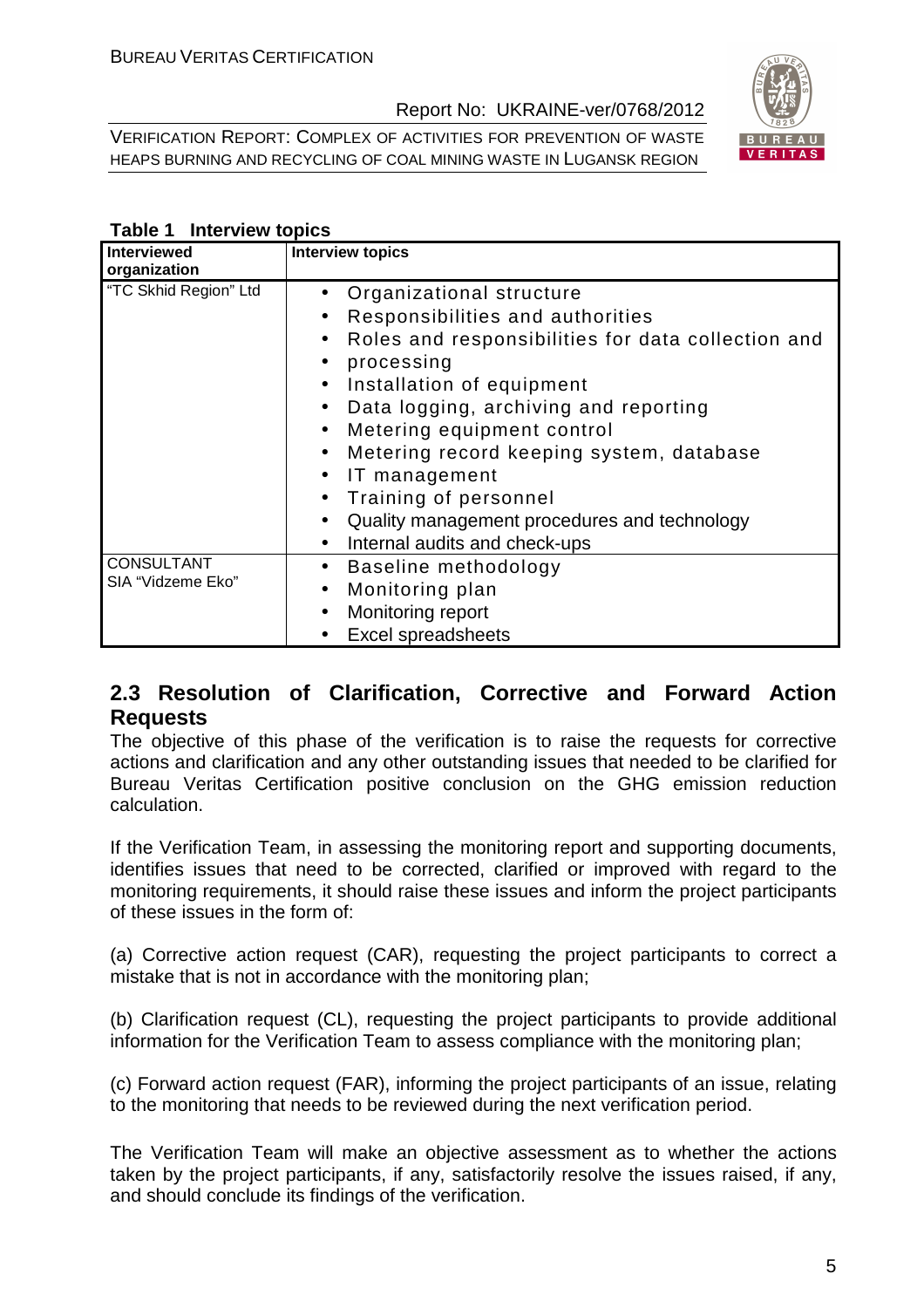VERIFICATION REPORT: COMPLEX OF ACTIVITIES FOR PREVENTION OF WASTE HEAPS BURNING AND RECYCLING OF COAL MINING WASTE IN LUGANSK REGION



To guarantee the transparency of the verification process, the concerns raised are documented in more detail in the verification protocol in Appendix A.

#### **3 VERIFICATION CONCLUSIONS**

In the following sections, the conclusions of the verification are stated.

The findings from the desk review of the original monitoring documents and the findings from interviews during the follow up visit are described in the Verification Protocol in Appendix A.

The Clarification, Corrective and Forward Action Requests are stated, where applicable, in the following sections and are further documented in the Verification Protocol in Appendix A. The verification of the Project resulted in 7 Corrective Action Requests, 0 Clarification Requests, and 0 Forward Action Requests.

The number between brackets at the end of each section corresponds to the DVM paragraph.

#### **3.1 Remaining issues and FARs from previous verifications**

There is no FAR available from determination process, provided by Bureau Veritas Certification.

#### **3.2 Project approval by Parties involved (90-91)**

The project was approved by both Parties Involved. Letter of Approval #2995/23/7 dated 11/10/2012 issued by State Environment Investment Agency of Ukraine. Letter of Approval 12.2-02/13368 dated 04/10/2012 issued by Ministry of Environment protection and regional development of Republic Latvia

The abovementioned written approval is unconditional.

#### **3.3 Project implementation (92-93)**

Proposed project consists in full dismantling of waste heaps with sorting and enrichment of obtained coal containing rock mass.

Boundaries of proposed project cover three dismantled waste heaps and enrichment plant "Continent". Dismantled waste heaps #1 and #6 of #3 mine, waste heap #1 of #81 mine, are in legal property of mentioned mines. "TC Skhid Region" Ltd buys coal containing rock mass at mines and processes it at enrichment plant "Continent", on sub-contract relations basis.

Technologies employed in the project activity are described below Bulldozers rise to the top of the dump on its tail section. Dismantling of dump with bulldozers T-170 is carried by horizontal layers, after lowering the height of dump to 25-30 m, allowed dismantling by slope (15 $\degree$ ) layers.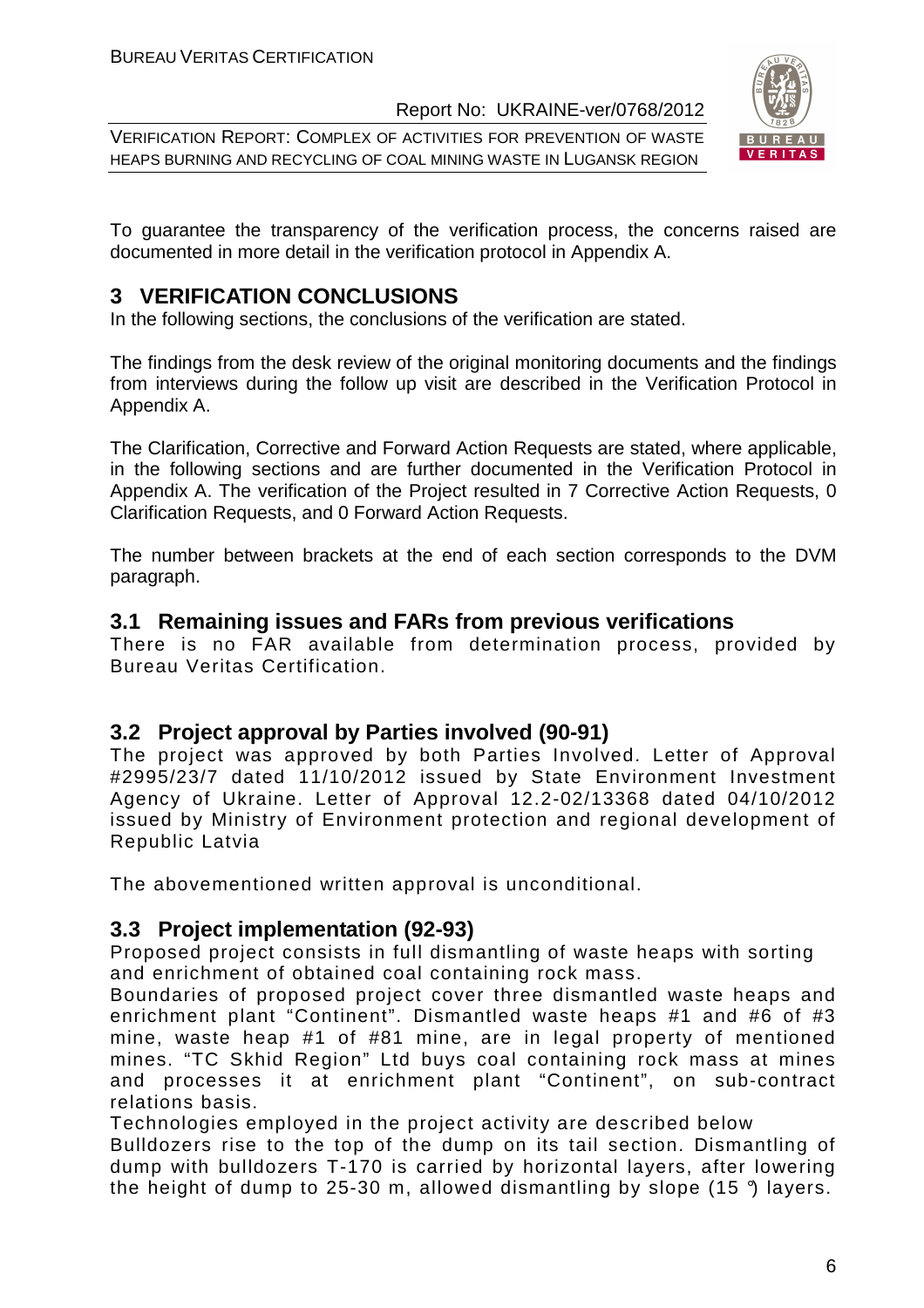



A combined method for the dump dismantling is used, when after decline by bulldozers to lower layer height, in which entrance road can be constructed, further dismantling is carried out by excavators EO-5126 with direct loading rock into vehicles (trucks KAMAZ 55111).

On the second stage, the rock mass is delivered to the enrichment plant "Continent" for further enrichment. The rock mass is supplied to the inertial screening sifter for the pre-classification by class of 100 mm. After the pre-classification, the coal mass delivered to the preparatory screening to sifter GIL-52a by dry or wet mode. Beneficiation of large class 13 mm is made on heavy media separator STK 32-55010, and beneficiation of small class 3-13 mm - at hydrocyclone GTSM-63011. Next, washing of the suspension of beneficiation products and dehydrating products by dressing screens and centrifuge take place, regeneration suspension at electromagnetic separator. Thus the water in this process is used in closed loop. Beneficiation products (coal concentrate) are transported by conveyor belt into bins for further shipment to the consumer. Waste is transported to the flat dump The project capacity of the complex allows to process 900 000 m3 of the rocks per year.

Data on waste heaps such a geographical coordinates, mass value of containing rocks, physical measures are provided in the section A.4.1.4.

Main work characteristics of heavy transporting vehicles and equipment of coal beneficiation plant are provided in the section A.4.2 of the PDD.

Data on waste heaps such a geographical coordinates, mass value of containing rocks, physical measures, main work characteristics of heavy transporting vehicles and equipment of coal beneficiation plant are provided in the PDD.

Waste heap dismantling and coal benefication was started in 2008 year. Crediting period for ERUs generation started 04/01/2008.

Level of project activity is depended by coal demand at Ukrainian market. Project owner doesn't keep coal at warehouses and produce beneficiated rock mass as when necessary.

Project boundaries described in the determined PDD are kept; coal from another waste heaps doesn't uses in project.

Difference between estimated emission reductions indicated in the PDD and provided in the Monitoring report is not observed. Factually PDDs calculations are performed ex-post for monitoring.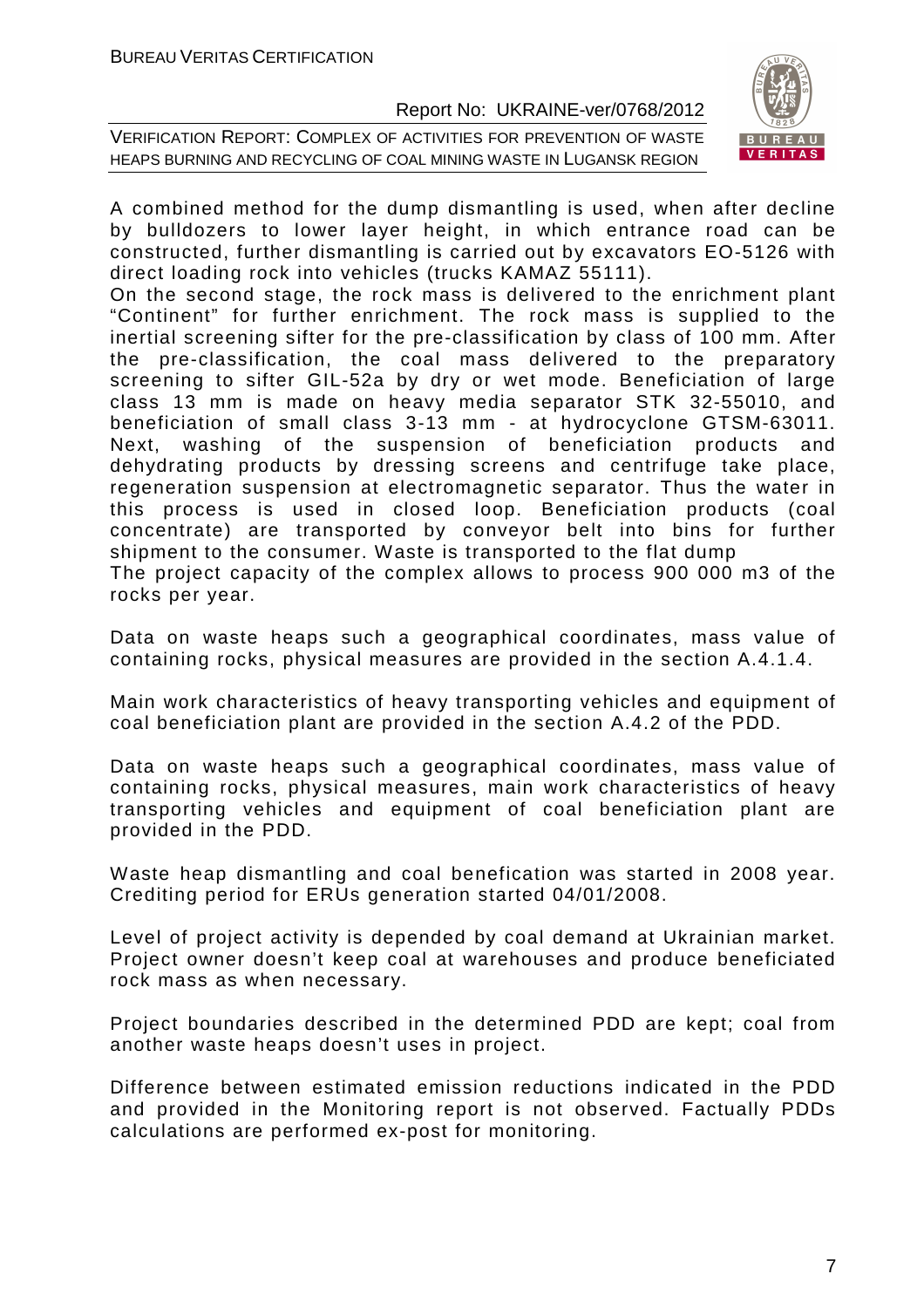VERIFICATION REPORT: COMPLEX OF ACTIVITIES FOR PREVENTION OF WASTE HEAPS BURNING AND RECYCLING OF COAL MINING WASTE IN LUGANSK REGION



Identified problem areas for project implementation status, project participants' responses and conclusions of Bureau Veritas Certification are described in Annex A (refer to CAR01-CAR04)

#### **3.4 Compliance of the monitoring plan with the monitoring methodology (94-98)**

For calculating the emission reductions, key factors, such as availability of work power and financing, seasonal coal requirement on Ukraine inside market, prices of diesel fuel and electric energy, influencing the baseline emissions and the activity level of the project and the emissions as well as risks associated with the project were taken into account, as appropriate.

Data sources used for calculating emission reductions, such as work forecasts, bookkeepers invoices, laboratory analysis samples, work logbooks are clearly identified, reliable and transparent.

Emission factors, including default emission factors, are selected by carefully balancing accuracy and reasonableness, and appropriately justified of the choice. Default emission factors, such as emission factor for electricity consumption, carbon content in diesel fuel and coal, are in line with Ukraine National GHG Inventory report for 1990-2010 years.

The calculation of emission reductions is based on conservative assumptions and the most plausible scenarios in a transparent manner.

Identified problem areas for compliance of the monitoring plan with the monitoring methodology, project participants' responses and conclusions of Bureau Veritas Certification are described in Annex A (refer to CAR05)

#### **3.5 Revision of monitoring plan (99-100)**

"Not applicable"

#### **3.6 Data management (101)**

The data and their sources, provided in monitoring report, are clearly identified, reliable and transparent.

The implementation of data collection procedures is in accordance with the monitoring plan, including the quality control and quality assurance procedures.

The function of the monitoring equipment, including its calibration status, is in order.

Consumption of diesel fuel is accounting by bookkeeper invoices.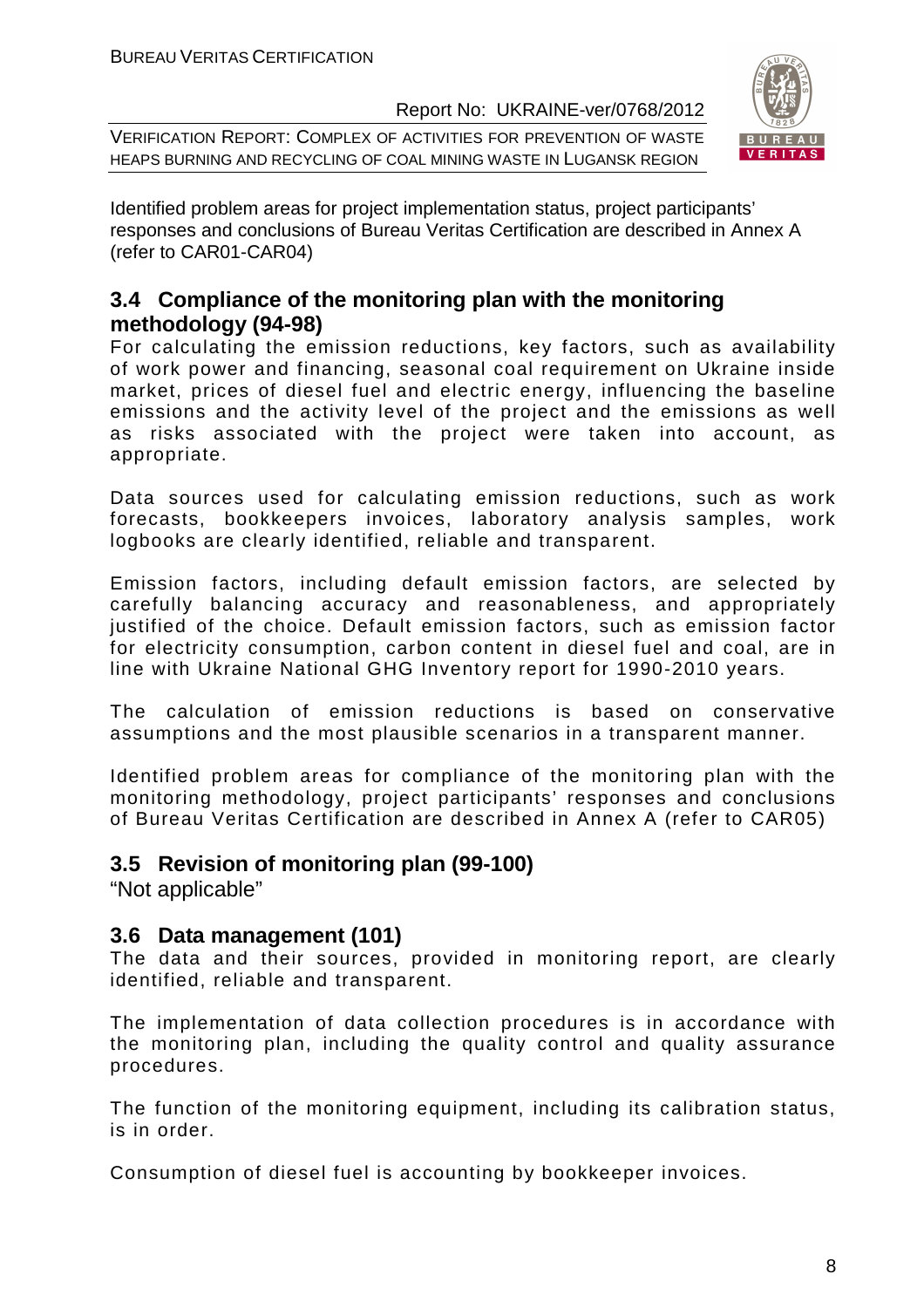VERIFICATION REPORT: COMPLEX OF ACTIVITIES FOR PREVENTION OF WASTE HEAPS BURNING AND RECYCLING OF COAL MINING WASTE IN LUGANSK REGION



The evidence and records used for the monitoring are maintained in a traceable manner. Initially data on value and quality of produced coal, track's load, diesel fuel consumption, waste heap mass quantity is obtained from logbooks of relevant work suppliers. The data on electricity consumed is obtained from monthly reports of Regional Electric Network.

The data required to monitor JI project is routinely collected within the normal operations of the "Fahivets Alchevsk" LLc and chemical laboratory of enrichment plant "Continent" LLC therefore JI monitoring is integral part of routine monitoring

The data collection and management system for the project is in accordance with the monitoring plan. Data monitoring and collection system described in the monitoring report is adequate and working.

Identified problem areas applicable for project data management, responses of project participants, Bureau Veritas Certification conclusions are listed in the Annex A Verification protocol (see CAR06, CAR07)

**3.7 Verification regarding programmes of activities (102-110) (write**  "Not applicable"

#### **4 VERIFICATION OPINION**

Bureau Veritas Certification has performed the initial and 1<sup>st</sup> periodic verification of the "Complex of activities for prevention of waste heaps burning and recycling of coal mining waste in Lugansk region" Project in Rovenky town, Luhansk Region, Ukraine, which applies the JI specific approach. The verification was performed on the basis of UNFCCC criteria and host country criteria and also on the criteria given to provide for consistent project operations, monitoring and reporting.

The verification consisted of the following three phases: i) desk review of the monitoring report against the project design and the baseline and monitoring plan; ii) follow-up interviews with project stakeholders; iii) resolution of outstanding issues and the issuance of the final verification report and opinion.

The management of SIA "Vidzeme Eko" is responsible for the preparation of the GHG emissions data and the reported GHG emissions reductions of the project on the basis set out within the project Monitoring and Verification Plan indicated in the final PDD version 2.0. The development and maintenance of records and reporting procedures in accordance with that plan, including the calculation and determination of GHG emission reductions from the project, is the responsibility of the management of the project.

Bureau Veritas Certification verified the Project Monitoring Report version 2.0 for the reporting period as indicated below. Bureau Veritas Certification confirms that the project is implemented as planned and described in approved project design documents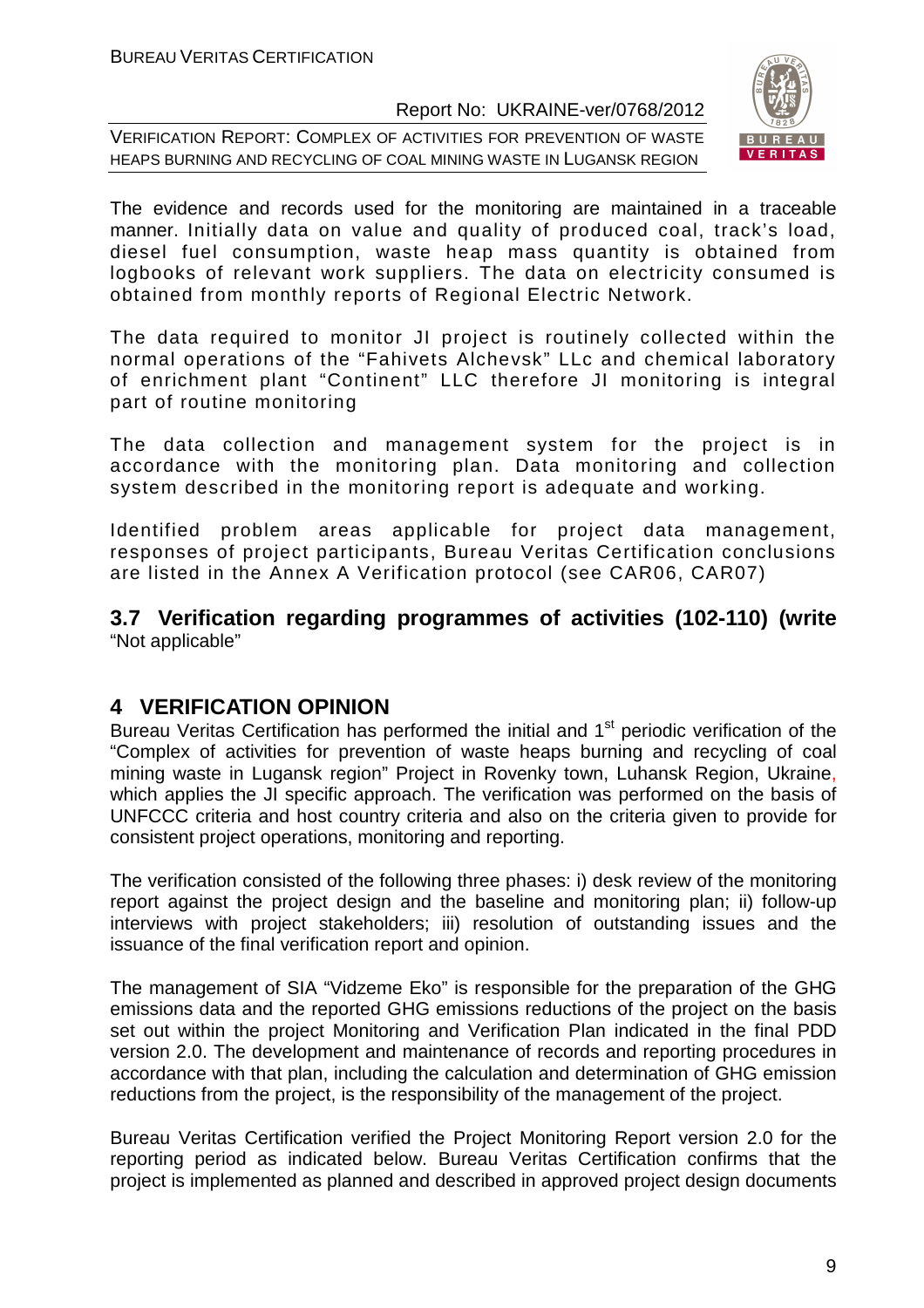VERIFICATION REPORT: COMPLEX OF ACTIVITIES FOR PREVENTION OF WASTE HEAPS BURNING AND RECYCLING OF COAL MINING WASTE IN LUGANSK REGION



2.0. Installed equipment being essential for generating emission reduction runs reliably and is calibrated appropriately. The monitoring system is in place and the project is generating GHG emission reductions.

Bureau Veritas Certification can confirm that the GHG emission reduction is accurately calculated and is free of material errors, omissions, or misstatements. Our opinion relates to the project's GHG emissions and resulting GHG emissions reductions reported and related to the approved project baseline and monitoring, and its associated documents. Based on the information we have seen and evaluated, we confirm, with a reasonable level of assurance, the following statement:

| Reporting period: From 04/01/2008 to 30/09/2012                                                                           |                                           |                                                                                                                                                                  |
|---------------------------------------------------------------------------------------------------------------------------|-------------------------------------------|------------------------------------------------------------------------------------------------------------------------------------------------------------------|
| <b>Baseline emissions</b><br>Project emissions<br>Leakages                                                                | : 3021815<br>37973<br>$-916565$           | tonnes of CO <sub>2</sub> equivalent.<br>tonnes of CO <sub>2</sub> equivalent.<br>tonnes of CO <sub>2</sub> equivalent.                                          |
| <b>Emission Reductions</b>                                                                                                | : 3900407                                 | tonnes of CO <sub>2</sub> equivalent.                                                                                                                            |
| From 04/01/2008 to 31/12/2008<br><b>Baseline emissions</b><br>Project emissions<br>Leakages<br><b>Emission Reductions</b> | : 394933<br>5103<br>$-120335$<br>858797   | tonnes of CO2 equivalent.<br>tonnes of CO2 equivalent.<br>tonnes of CO2 equivalent.<br>tonnes of CO2 equivalent.                                                 |
| From 01/01/2009 to 31/12/2009<br><b>Baseline emissions</b><br>Project emissions<br>Leakages<br><b>Emission Reductions</b> | 665320<br>:8400<br>$: -201877$<br>858797  | tonnes of CO <sub>2</sub> equivalent.<br>tonnes of CO <sub>2</sub> equivalent.<br>tonnes of CO <sub>2</sub> equivalent.<br>tonnes of CO <sub>2</sub> equivalent. |
| From 01/01/2010 to 31/12/2010<br><b>Baseline emissions</b><br>Project emissions<br>Leakages<br><b>Emission Reductions</b> | : 679734<br>8607<br>-208869<br>: 879996   | tonnes of CO <sub>2</sub> equivalent.<br>tonnes of CO <sub>2</sub> equivalent.<br>tonnes of CO <sub>2</sub> equivalent.<br>tonnes of CO <sub>2</sub> equivalent. |
| From 01/01/2011 to 31/12/2011<br><b>Baseline emissions</b><br>Project emissions<br>Leakages<br><b>Emission Reductions</b> | :665973<br>:8489<br>$-200276$<br>: 857780 | tonnes of CO <sub>2</sub> equivalent.<br>tonnes of CO <sub>2</sub> equivalent.<br>tonnes of CO <sub>2</sub> equivalent.<br>tonnes of CO <sub>2</sub> equivalent. |
| From 01/01/2012 to 30/09/2012<br><b>Baseline emissions</b><br>Project emissions<br>Leakages<br><b>Emission Reductions</b> | 615855<br>7394<br>$-185208$<br>: 793669   | tonnes of CO <sub>2</sub> equivalent.<br>tonnes of CO <sub>2</sub> equivalent.<br>tonnes of CO <sub>2</sub> equivalent.<br>tonnes of CO <sub>2</sub> equivalent. |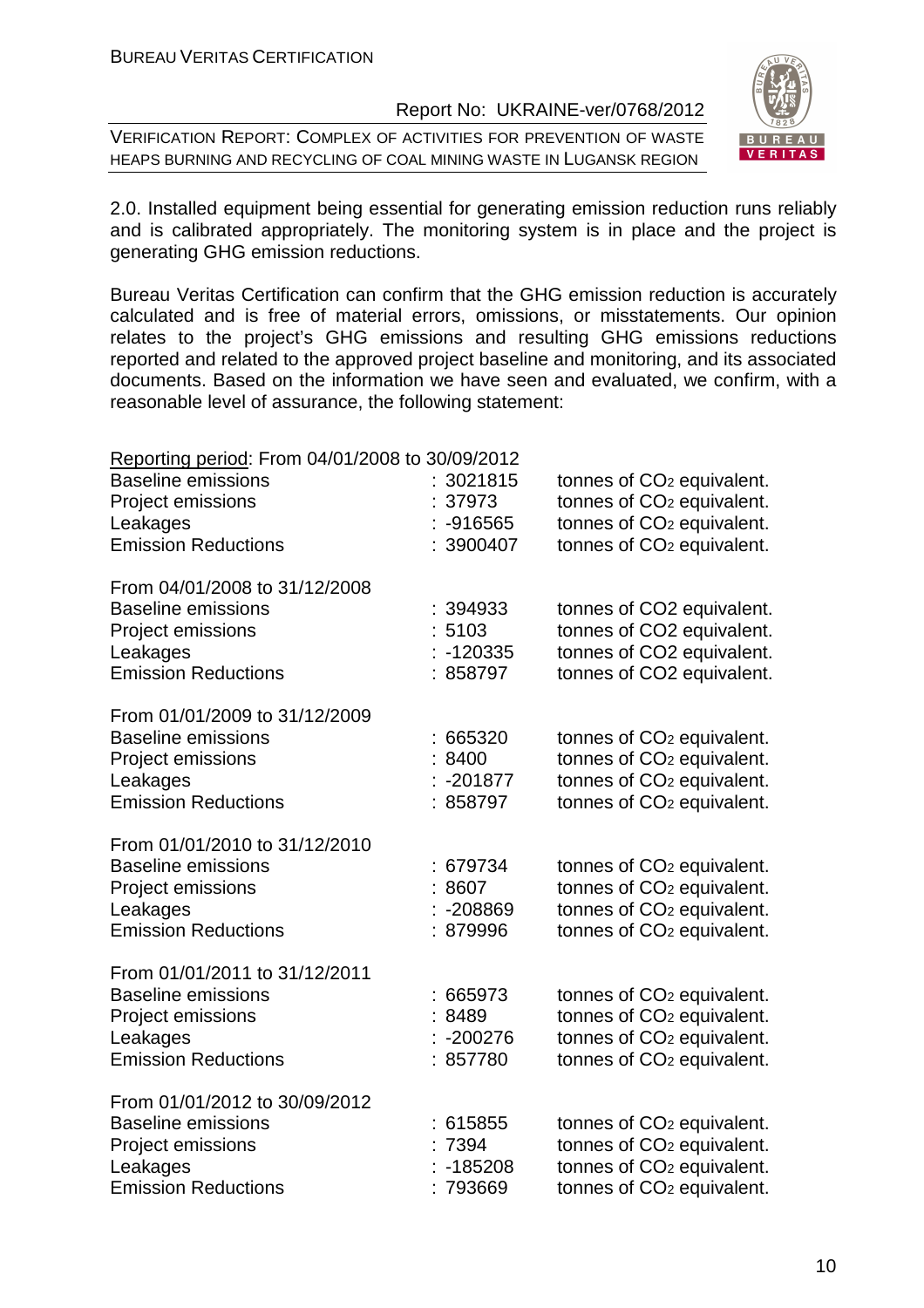VERIFICATION REPORT: COMPLEX OF ACTIVITIES FOR PREVENTION OF WASTE HEAPS BURNING AND RECYCLING OF COAL MINING WASTE IN LUGANSK REGION



#### **5 REFERENCES**

#### **Category 1 Documents:**

Documents provided by SIA "Vidzeme Eko" that relate directly to the GHG components of the project.

- /1/ Project Design Document "Complex of activities for prevention of waste heaps burning and recycling of coal mining waste in Lugansk region" version 2.0 dated 25/09/2012
- /2/ Monitoring Report "Complex of activities for prevention of waste heaps burning and recycling of coal mining waste in Lugansk region" version 1.0 dated 10/10/2012
- /3/ Monitoring Report "Complex of activities for prevention of waste heaps burning and recycling of coal mining waste in Lugansk region" version 2.0 dated 24/10/2012
- /4/ ERUs calculation Excel-file "Calculation\_RovenkyK.xls"
- /5/ Letter of Approval #2995/23/7 dated 11/10/2012 issued by State Environment Investment Agency of Ukraine
- /6/ Letter of Approval #12.2-02/13368 dated 04/10/2012 issued by Ministry of Environment Protection and regional development of republic Latvia

#### **Category 2 Documents:**

Background documents related to the design and/or methodologies employed in the design or other reference documents.

- /1/ Passport: waste heap #1 of mine #3 Dzerzhynskogo
- /2/ Passport: waste heap #1 of mine #81 Kyivska
- /3/ Passport: waste heap #6 of mine #3 Frunze
- /4/ Purchase and Sell Agreement of carbonaceous rock # 10k/01-2008 from 01/01/2008 between "Torgivelna firma "Yuvant I K" and "TC SKHID REGION" Ltd
- /5/ Purchase and Sell Agreement of carbonaceous rock # 5k/01-2009 from 01/01/2009 between "Torgivelna firma "Yuvant I K" and "TC SKHID REGION" Ltd
- /6/ Purchase and Sell Agreement of carbonaceous rock # 11k/01-2010 from 01/01/2010 between "Torgivelna firma "Yuvant I K" and "TC SKHID REGION" Ltd
- /7/ Purchase and Sell Agreement of carbonaceous rock # 9k/01-2011 from 01/01/2011 between "Torgivelna firma "Yuvant I K" and "TC SKHID REGION" Ltd
- /8/ Purchase and Sell Agreement of carbonaceous rock # 7k/01-2012 from 01/01/2012 between "Torgivelna firma "Yuvant I K" and "TC SKHID REGION" Ltd
- /9/ Delivery and acceptance certificate of carbonaceous rock (for January 2008) from 02/02/2008 between "Torgivelna firma "Yuvant I K" and "TC SKHID REGION" Ltd
- /10/ Delivery and acceptance certificate of carbonaceous rock (for March 2009)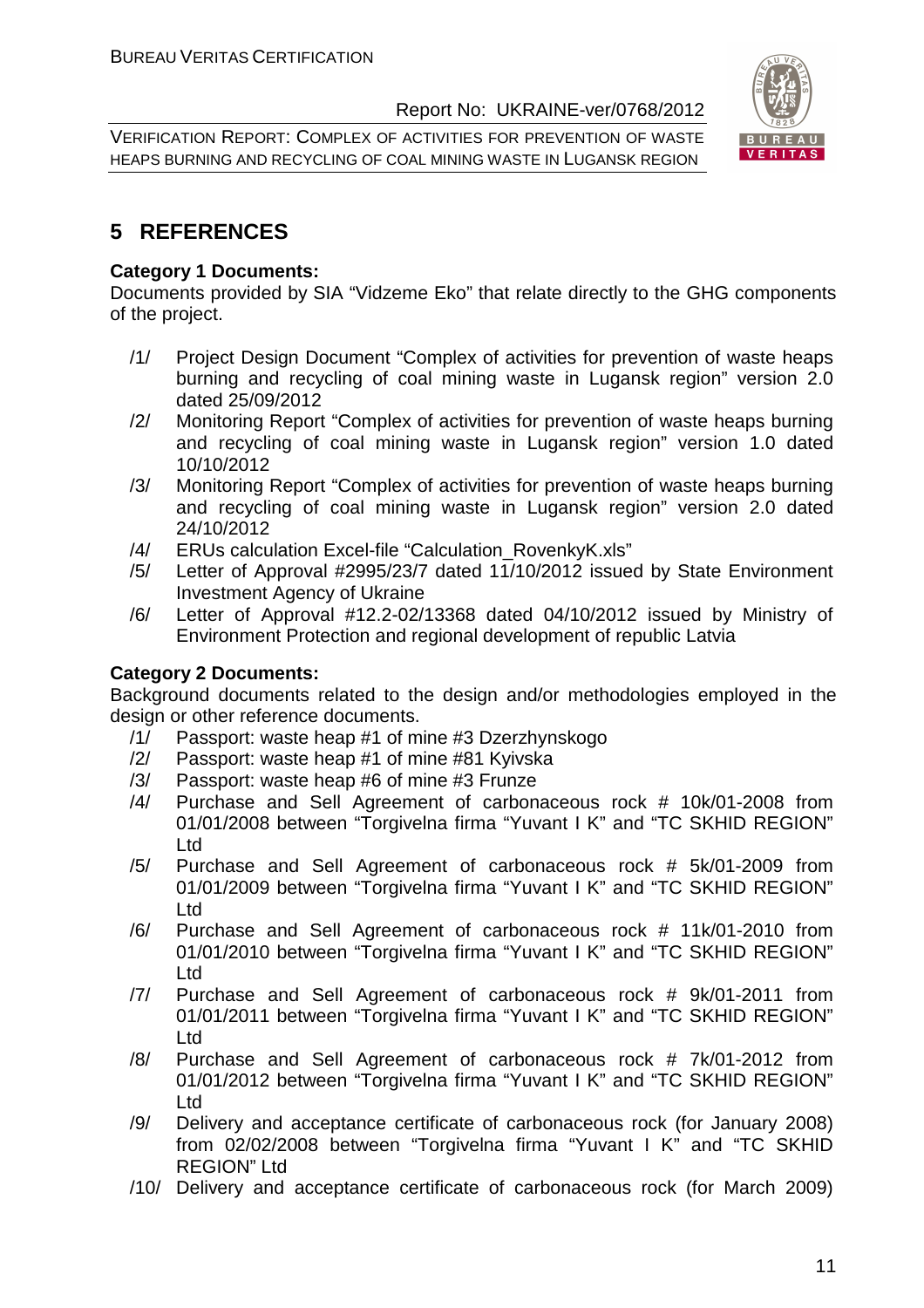VERIFICATION REPORT: COMPLEX OF ACTIVITIES FOR PREVENTION OF WASTE HEAPS BURNING AND RECYCLING OF COAL MINING WASTE IN LUGANSK REGION



from 03/04/2009 between "Torgivelna firma "Yuvant I K" and "TC SKHID REGION" Ltd

- /11/ Delivery and acceptance certificate of carbonaceous rock (for September 2010) from 04/10/2010 between "Torgivelna firma "Yuvant I K" and "TC SKHID REGION" Ltd
- /12/ Delivery and acceptance certificate of carbonaceous rock (for March 2011) from 04/04/2011 between "Torgivelna firma "Yuvant I K" and "TC SKHID REGION" Ltd
- /13/ Delivery and acceptance certificate of carbonaceous rock (for April 2011) from 04/05/2012 between "Torgivelna firma "Yuvant I K" and "TC SKHID REGION" Ltd
- /14/ Lease agreement of non-residential premises (enrichment plant) #03/18a-2008 from 01/01/2008 between PE "Continent" and "TC SKHID REGION" Ltd
- /15/ Delivery and acceptance certificate of non-residential premises (enrichment plant) from 04/01/2008 between PE "Continent" and "TC SKHID REGION" Ltd
- /16/ EIA: conclusion of the state ecological expertise #04-12-4335-144 from 19/12/2005
- /17/ EIA: conclusion of the state ecological expertise #1918from 20/12/2005
- /18/ Order of "TC SKHID REGION" Ltd director from 15/12/2007 about consideration of Kyoto Protocol involvement
- /19/ Attestation certificate of the chemical Laboratory #R064/2006 from 09/06/2006, #RO71/2009 from 05/06/2009 and #RO73/2012 from 06/06/2012
- /20/ Agreement of waste heap exploitation and freight traffic #01pg/01-2008 from 01/01/2008 between OJSC "Profesional Alchevsk" and "TC SKHID REGION" Ltd
- /21/ Agreement of waste heap exploitation and freight traffic #18pg/01-2010 from 01/01/2010 between OJSC "Profesional Alchevsk" and "TC SKHID REGION" Ltd
- /22/ Agreement of waste heap exploitation and freight traffic #45pg/01-2012 from 01/01/2012 between OJSC "Profesional Alchevsk" and "TC SKHID REGION" Ltd
- /23/ Delivery and acceptance certificate of freight traffic completion according to the Agreement of waste heap exploitation and freight traffic activity services #01pg/01-2008 from 01/01/2008 between OJSC "Profesional Alchevsk" and "TC SKHID REGION" Ltd from 01/02/2008 (for January 2008) and from 02/06/2008 (for May 2008)
- /24/ Delivery and acceptance certificate of freight traffic completion according to the Agreement of waste heap exploitation and freight traffic activity services #18pg/01-2010 from 01/01/2010 between OJSC "Profesional Alchevsk" and "TC SKHID REGION" Ltd from 05/04/2010 (for March 2010) and from 04/10/2010 (for September 2010)
- /25/ Delivery and acceptance certificate of freight traffic completion according to the Agreement of waste heap exploitation and freight traffic activity services #45pg/01-2012 from 01/01/2012 between OJSC "Profesional Alchevsk" and "TC SKHID REGION" Ltd from 01/03/2012 (for Fabruary 2012) and from 02/08/2012 (for July 2012)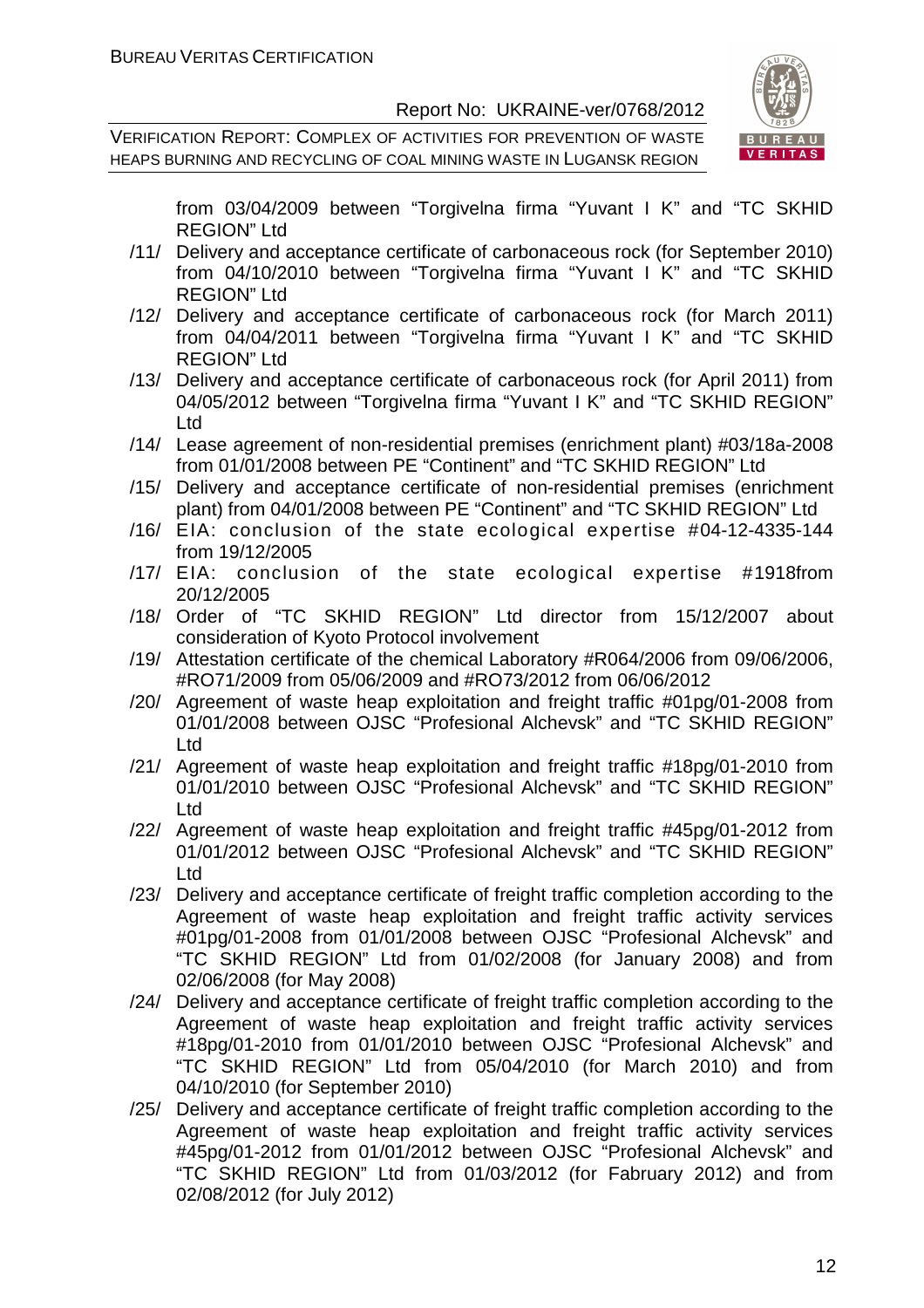VERIFICATION REPORT: COMPLEX OF ACTIVITIES FOR PREVENTION OF WASTE HEAPS BURNING AND RECYCLING OF COAL MINING WASTE IN LUGANSK REGION



- /26/ Delivery and acceptance certificate of diesel fuel according to the Agreement of waste heap dismantling and freight traffic activity services #01pg/01-2008 from 01/01/2008 between OJSC "Profesional Alchevsk" and "TC SKHID REGION" Ltd from 01/02/2008 (for January 2008) and from 02/06/2008 (for May 2008)
- /27/ Delivery and acceptance certificate of diesel fuel according to the Agreement of waste heap dismantling and freight traffic activity services #18pg/01-2010 from 01/01/2010 between OJSC "Profesional Alchevsk" and "TC SKHID REGION" Ltd from 05/04/2010 (for March 2010) and from 04/10/2010 (for September 2010)
- /28/ Delivery and acceptance certificate of diesel fuel according to the Agreement of waste heap dismantling and freight traffic activity services #45pg/01-2012 from 01/01/2012 between OJSC "Profesional Alchevsk" and "TC SKHID REGION" Ltd from 01/02/2012 (for January 2012) and from 02/08/2012 (for July 2012)
- /29/ Delivery and acceptance certificate of coal products according to the Purchase and Sell Agreement #11p/01-2011 from 01/01/2011 between "Optovyk" Ltd and "TC SKHID REGION" Ltd from 02/10/2011 (for September 2011)
- /30/ Delivery and acceptance certificate of coal products according to the Purchase and Sell Agreement #01/01-2011 from 01/01/2011 between "Elit-Petrolium" Ltd and "TC SKHID REGION" Ltd from 02/10/2011 (for September 2011)
- /31/ Delivery and acceptance certificate of coal products according to the Purchase and Sell Agreement #3u-2011/1 from 01/01/2011 between PE "Vuglepostavka" and "TC SKHID REGION" Ltd from 02/10/2011 (for September 2011)
- /32/ Passport . Automobile electronic scales tensometric VA-60E-1

#### **Persons interviewed:**

List persons interviewed during the verification or persons that contributed with other information that are not included in the documents listed above.

- /1/ Gints KIavinsh SIA "Vidzeme Eko" JI Project Manager
- /2/ Tymofeev Sergiy Petrovych SIA "Vidzeme Eko" JI Consultant
- /3/ Stah Yuri Mykhailovych SIA "Vidzeme Eko" JI Consultant
- /4/ Pilyaev Yuriy Viktorovych Director of "TC Skhid Region" Ltd
- /5/ Ignatenko Sergiy Leonidovych Shiftman of "TC Skhid Region" Ltd
- /6/ Sytko Evgen Viktorovych power engineering specialist of "TC Skhid Region" Ltd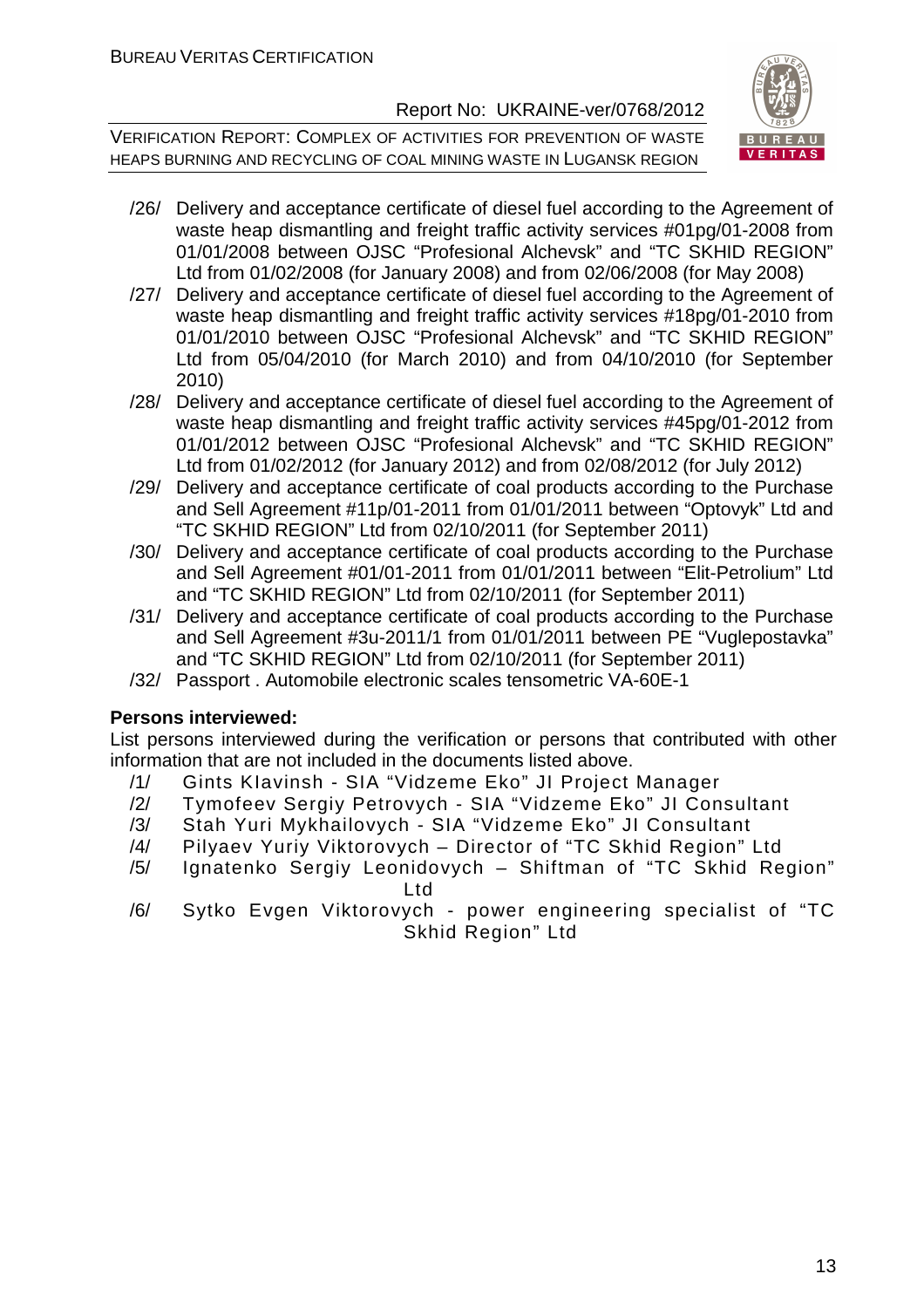VERIFICATION REPORT: COMPLEX OF ACTIVITIES FOR PREVENTION OF WASTE HEAPS BURNING AND RECYCLING OF COAL MINING WASTE IN LUGANSK REGION



 APPENDIX A: VERIFICATION PROTOCOL **VERIFICATION PROTOCOL** 

**Check list for verification, according to the JOINT IMPLEMENTATION DETERMINATION AND VERIFICATION MANUAL (Version 01)** 

| <b>DVM</b>     | <b>Check Item</b>                                                                                                                                                                                                                       | <b>Initial finding</b>                                                                                                                                                                                                                                                                                                                                       | <b>Draft</b>                                 | <b>Final</b>     |
|----------------|-----------------------------------------------------------------------------------------------------------------------------------------------------------------------------------------------------------------------------------------|--------------------------------------------------------------------------------------------------------------------------------------------------------------------------------------------------------------------------------------------------------------------------------------------------------------------------------------------------------------|----------------------------------------------|------------------|
| <b>Paragra</b> |                                                                                                                                                                                                                                         |                                                                                                                                                                                                                                                                                                                                                              | <b>Conclusio</b>                             | <b>Conclusio</b> |
| ph             |                                                                                                                                                                                                                                         |                                                                                                                                                                                                                                                                                                                                                              | $\mathsf{n}$                                 | $\mathsf{n}$     |
|                | <b>Project approvals by Parties involved</b>                                                                                                                                                                                            |                                                                                                                                                                                                                                                                                                                                                              |                                              |                  |
| 90             | Has the DFPs of at least one Party<br>involved, other than the host Party,<br>submitting the first verification report to<br>the secretariat for publication in<br>accordance with paragraph 38 of the JI<br>guidelines, at the latest? | The project was approved by both Parties<br>involved. Letter of Approval #2995/23/7 dated<br>issued a written project approval when   11/10/2012 has been issued by State Environment<br>Investment Agency. Letter of Approval 12.2-<br>02/12368 has been issued 04.10.2012 by<br>Respublic Latvia                                                           | <b>OK</b>                                    | <b>OK</b>        |
| 91             | Are all the written project approvals by<br>Parties involved unconditional?                                                                                                                                                             | The written project approvals are unconditional                                                                                                                                                                                                                                                                                                              | <b>OK</b>                                    | <b>OK</b>        |
|                | <b>Project implementation</b>                                                                                                                                                                                                           |                                                                                                                                                                                                                                                                                                                                                              |                                              |                  |
| 92             | Has the project been implemented in<br>accordance with the PDD regarding<br>which the determination has been<br>deemed final and is so listed on the<br>UNFCCC JI website?                                                              | CAR01<br>Please provide reference on PDD published at<br><b>UNFCCC</b> website<br>CAR02<br>The MR indicates in the section A.7 table 1 that<br>values of ERUs obtained in 2012 year is differ than<br>indicated in the PDD by difference in monitoring<br>period duration. This is not fully reasonably,<br>because values in PDD for 2012 year are obtained | CAR01<br>CAR <sub>02</sub><br>CAR03<br>CAR04 |                  |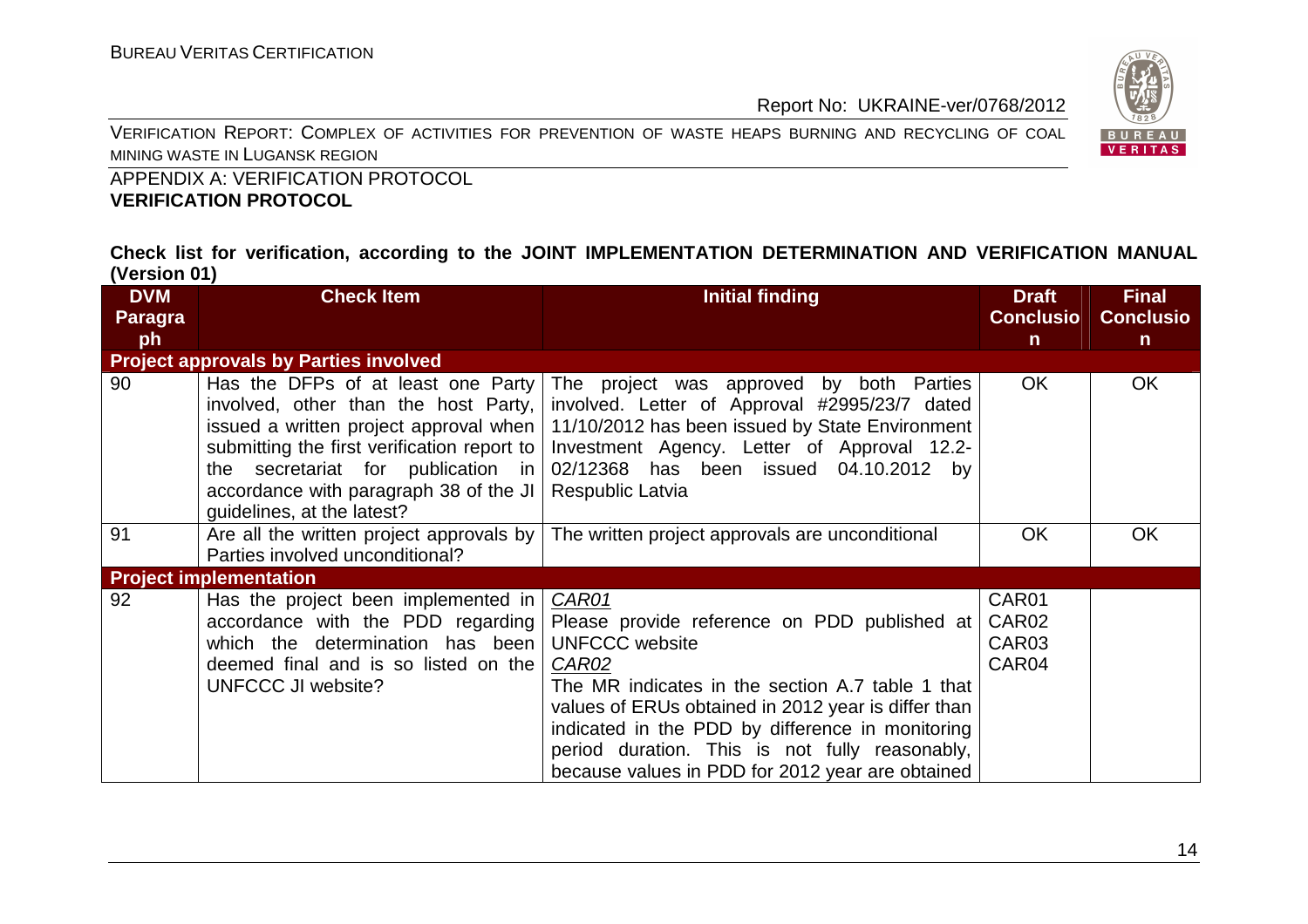

| <b>DVM</b> | <b>Check Item</b>                                                                                                                                                                                              | <b>Initial finding</b>                                                                                                                                                                                                                                                                                                                                                                                                      | <b>Draft</b>     | <b>Final</b>     |
|------------|----------------------------------------------------------------------------------------------------------------------------------------------------------------------------------------------------------------|-----------------------------------------------------------------------------------------------------------------------------------------------------------------------------------------------------------------------------------------------------------------------------------------------------------------------------------------------------------------------------------------------------------------------------|------------------|------------------|
| Paragra    |                                                                                                                                                                                                                |                                                                                                                                                                                                                                                                                                                                                                                                                             | <b>Conclusio</b> | <b>Conclusio</b> |
| ph         |                                                                                                                                                                                                                |                                                                                                                                                                                                                                                                                                                                                                                                                             | n                | $\mathsf{n}$     |
|            |                                                                                                                                                                                                                | on the basis of ex-post estimations and data for 8<br>months of 2012 is factual. Please provide<br>adequate explanation<br><u>CAR03</u><br>Please add in the MR description of implemented<br>project measures and note if any additional<br>equipment was installed during the monitoring<br>period<br>CAR04<br>Please add more detailed information on roles and<br>responsibilities of the third parties involved in the |                  |                  |
|            |                                                                                                                                                                                                                | project                                                                                                                                                                                                                                                                                                                                                                                                                     |                  |                  |
| 93         | What is the status of operation of the<br>project during the monitoring period?                                                                                                                                | The project is in operation during the monitoring<br>period                                                                                                                                                                                                                                                                                                                                                                 | <b>OK</b>        | <b>OK</b>        |
|            | <b>Compliance with monitoring plan</b>                                                                                                                                                                         |                                                                                                                                                                                                                                                                                                                                                                                                                             |                  |                  |
| 94         | Did the monitoring occur in accordance<br>with the monitoring plan included in the<br>PDD regarding which the determination<br>has been deemed final and is so listed<br>on the UNFCCC JI website?             | The monitoring was provided in accordance with<br>the monitoring plan included in the PDD which is<br>published at UNFCCC website and which<br>determination has been deemed final                                                                                                                                                                                                                                          | OK.              | <b>OK</b>        |
| 95(a)      | For calculating the emission reductions<br>or enhancements of net removals, were<br>key factors, e.g. those listed in 23 (b)<br>(i)-(vii) above, influencing the baseline<br>emissions or net removals and the | Key factors listed in the section 23 (b) (i)-(vii) of<br>DVM influencing the baseline emissions and the<br>activity level of the project, as well as the risks<br>associated with the project are taken into account                                                                                                                                                                                                        | <b>OK</b>        | <b>OK</b>        |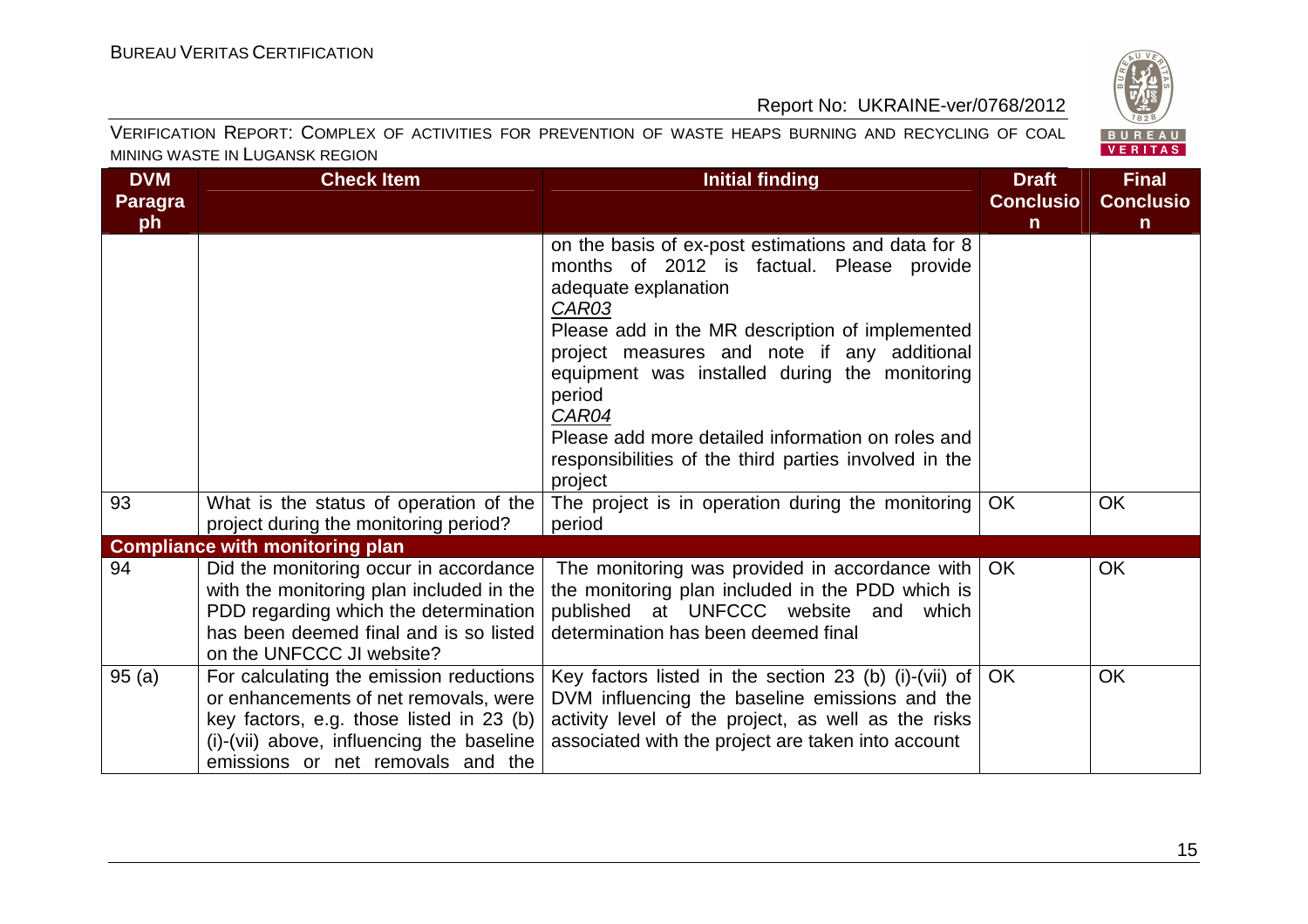

| <b>DVM</b>     | <b>Check Item</b>                                                          | <b>Initial finding</b>                                                 | <b>Draft</b>      | <b>Final</b>     |  |  |  |
|----------------|----------------------------------------------------------------------------|------------------------------------------------------------------------|-------------------|------------------|--|--|--|
| <b>Paragra</b> |                                                                            |                                                                        | <b>Conclusio</b>  | <b>Conclusio</b> |  |  |  |
| ph             |                                                                            |                                                                        | $\mathsf{n}$      | $\mathsf{n}$     |  |  |  |
|                | activity level of the project and the                                      |                                                                        |                   |                  |  |  |  |
|                | emissions or removals as well as risks                                     |                                                                        |                   |                  |  |  |  |
|                | associated with the project taken into                                     |                                                                        |                   |                  |  |  |  |
|                | account, as appropriate?                                                   |                                                                        |                   |                  |  |  |  |
| 95(b)          | Are data sources used for calculating                                      | The data sources used for calculating the emission $\vert$ OK          |                   | <b>OK</b>        |  |  |  |
|                | emission reductions or enhancements                                        | reduction are clearly identified, reliable and                         |                   |                  |  |  |  |
|                | of net removals clearly identified,                                        | transparent.                                                           |                   |                  |  |  |  |
|                | reliable and transparent?                                                  |                                                                        |                   |                  |  |  |  |
| 95(c)          | Are emission factors, including default                                    | The emission factors used for emission reduction                       | OK.               | <b>OK</b>        |  |  |  |
|                | emission factors, if used for calculating                                  | calculations are used in line with National GHG                        |                   |                  |  |  |  |
|                | emission<br>reductions<br>the<br>or                                        | Inventory Report for 1990-2010 years, approved                         |                   |                  |  |  |  |
|                | enhancements of net<br>removals,                                           | by SEIA                                                                |                   |                  |  |  |  |
|                | selected by carefully<br>balancing                                         |                                                                        |                   |                  |  |  |  |
|                | accuracy and reasonableness, and                                           |                                                                        |                   |                  |  |  |  |
|                | appropriately justified of the choice?<br>the                              |                                                                        | CAR <sub>05</sub> |                  |  |  |  |
| 95(d)          | calculation<br>of<br>emission<br>ls l<br>reductions or enhancements of net | The calculation of emission reductions are based                       |                   |                  |  |  |  |
|                | removals<br>based<br>on<br>conservative                                    | on conservative assumptions and the most<br>plausible future scenarios |                   |                  |  |  |  |
|                | assumptions and the most plausible                                         | <b>CAR05</b>                                                           |                   |                  |  |  |  |
|                | scenarios in a transparent manner?                                         | Please correct designation of units in the section                     |                   |                  |  |  |  |
|                |                                                                            | B.2.1 and B.2.3                                                        |                   |                  |  |  |  |
|                | Applicable to JI SSC projects only_Not applicable                          |                                                                        |                   |                  |  |  |  |
|                | Applicable to bundled JI SSC projects only_Not applicable                  |                                                                        |                   |                  |  |  |  |
|                | <b>Revision of monitoring plan</b>                                         |                                                                        |                   |                  |  |  |  |
|                | Applicable only if monitoring plan is revised by project participant       |                                                                        |                   |                  |  |  |  |
|                |                                                                            |                                                                        |                   |                  |  |  |  |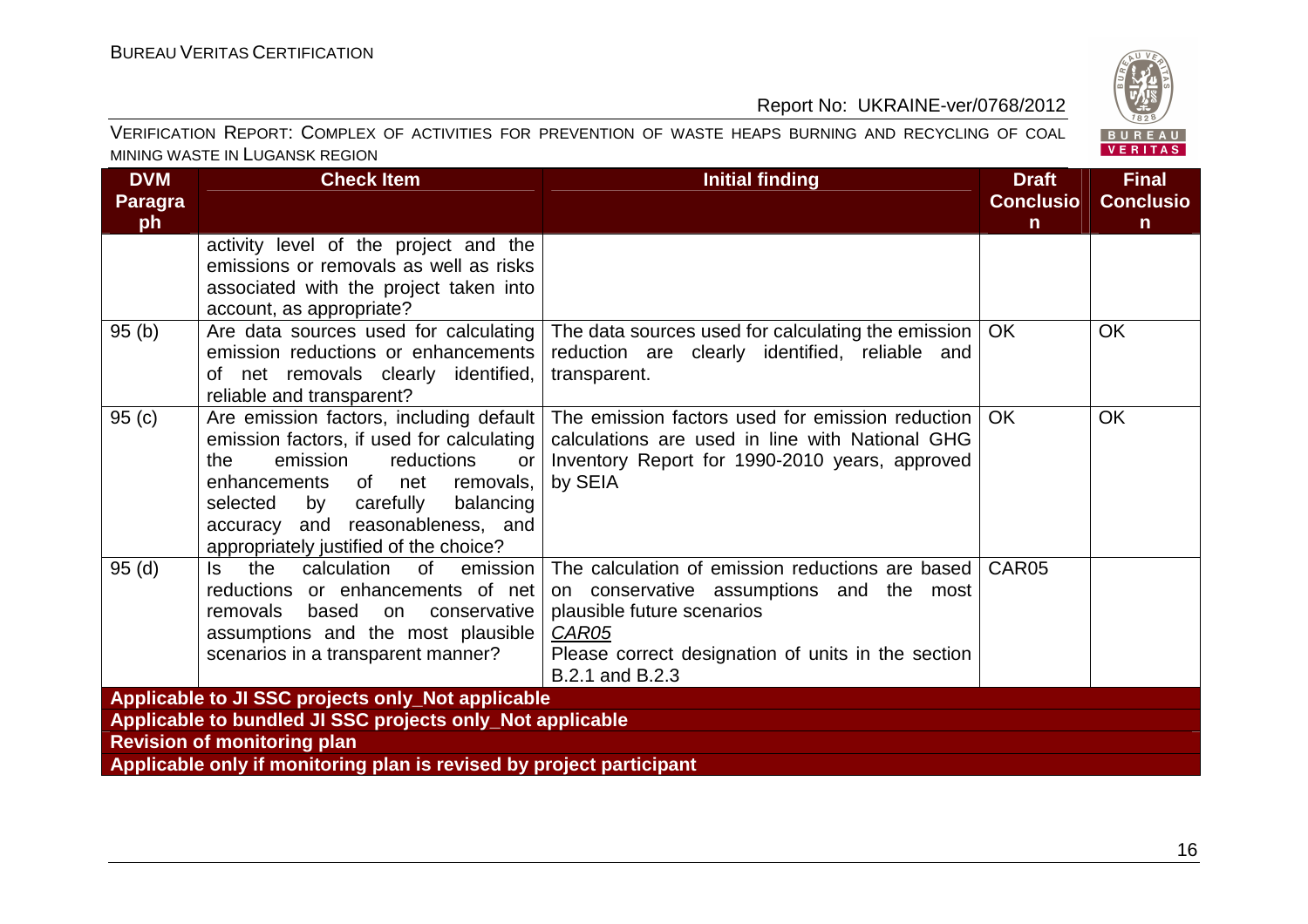

| <b>DVM</b>      | <b>Check Item</b>                                                                                                                                                                                                                                                                      | <b>Initial finding</b>                                                                                                                                              | <b>Draft</b>     | <b>Final</b>     |
|-----------------|----------------------------------------------------------------------------------------------------------------------------------------------------------------------------------------------------------------------------------------------------------------------------------------|---------------------------------------------------------------------------------------------------------------------------------------------------------------------|------------------|------------------|
| <b>Paragra</b>  |                                                                                                                                                                                                                                                                                        |                                                                                                                                                                     | <b>Conclusio</b> | <b>Conclusio</b> |
| ph              |                                                                                                                                                                                                                                                                                        |                                                                                                                                                                     | $\mathsf{n}$     | $\mathsf{n}$     |
| 99(a)           | Did the project participants provide an<br>appropriate<br>justification<br>the<br>for<br>proposed revision?                                                                                                                                                                            | the project participants provides<br>adequate<br>justification for the proposed revision                                                                            | <b>OK</b>        | OK               |
| 99(b)           | Does the proposed revision improve<br>the accuracy and/or applicability of<br>information collected compared to the<br>monitoring plan<br>without<br>original<br>changing conformity with the relevant<br>rules and<br>regulations<br>for<br>the<br>establishment of monitoring plans? | The proposed revision improves the accuracy of<br>data calculated comparing to the original<br>monitoring plan without changes of relevant rules<br>and regulations | OK               | OK               |
| Data management |                                                                                                                                                                                                                                                                                        |                                                                                                                                                                     |                  |                  |
| 101(a)          | Is the implementation of data collection<br>procedures in accordance with the<br>monitoring plan, including the quality<br>control<br>and<br>quality<br>assurance<br>procedures?                                                                                                       | The implementation of data collection procedures<br>is in line with the monitoring plan, including quality<br>control and quality assurance procedures              | OK.              | <b>OK</b>        |
| 101(b)          | Is the function of the<br>monitoring<br>calibration<br>equipment, including its<br>status, in order?                                                                                                                                                                                   | CAR06<br>Please provide full list of project measuring<br>equipment with data on calibrations<br>and<br>replacement of measuring devices                            | CAR06            |                  |
| 101 (c)         | Are the evidence and records used for<br>monitoring<br>maintained in a<br>the<br>traceable manner?                                                                                                                                                                                     | The evidences and records used for the<br>monitoring are maintained in a traceable manner                                                                           | <b>OK</b>        | <b>OK</b>        |
| $101$ (d)       | Is the data collection and management                                                                                                                                                                                                                                                  | CAR07<br>system for the project in accordance   Please note in the MR that the data monitored and                                                                   | CAR07            |                  |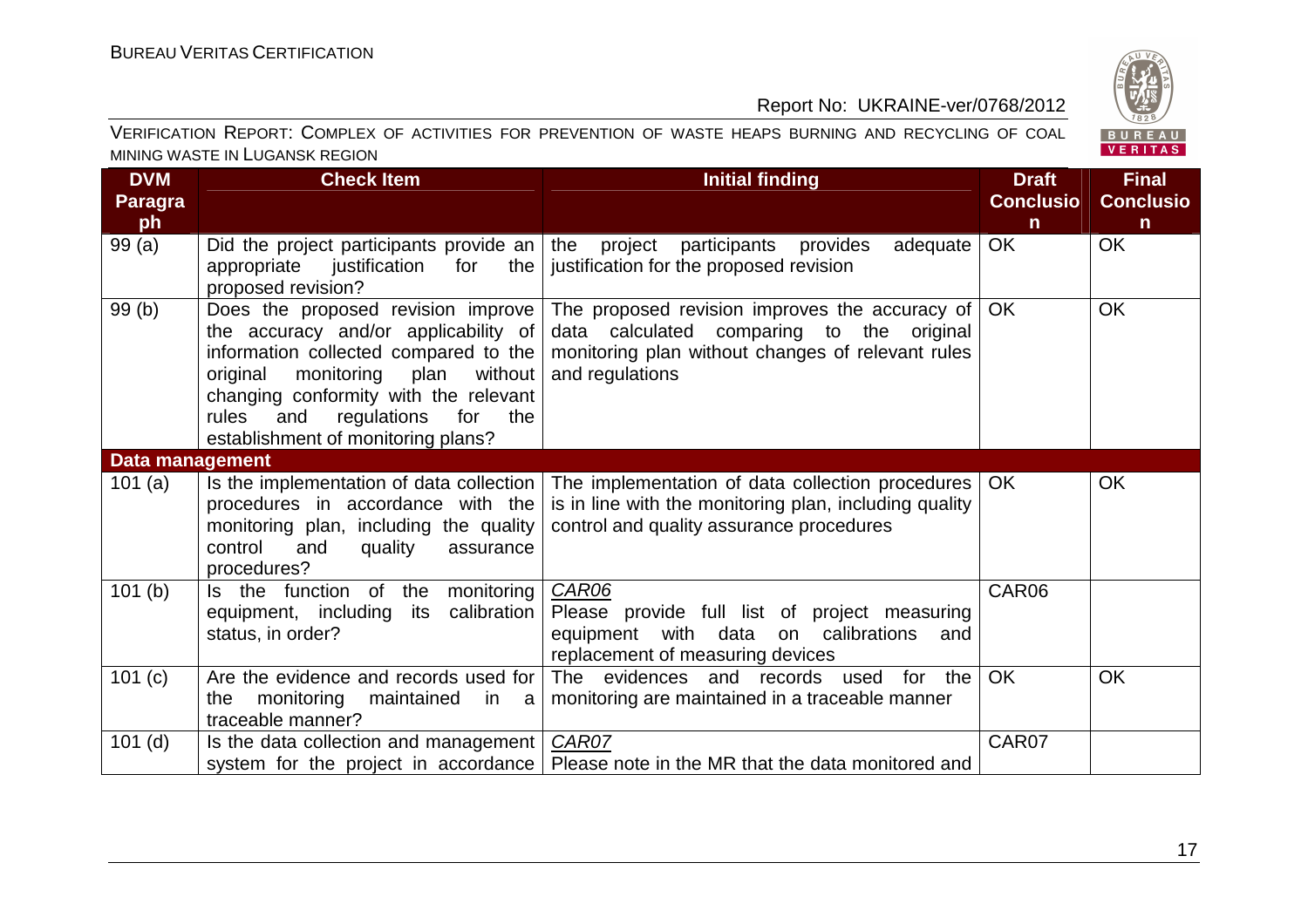

#### VERIFICATION REPORT: COMPLEX OF ACTIVITIES FOR PREVENTION OF WASTE HEAPS BURNING AND RECYCLING OF COAL MINING WASTE IN LUGANSK REGION

| <b>DVM</b>                                                                                          | <b>Check Item</b>                                       | Initial finding                                                                                                                  | <b>Draft</b>     | <b>Final</b>     |  |  |  |
|-----------------------------------------------------------------------------------------------------|---------------------------------------------------------|----------------------------------------------------------------------------------------------------------------------------------|------------------|------------------|--|--|--|
| Paragra                                                                                             |                                                         |                                                                                                                                  | <b>Conclusio</b> | <b>Conclusio</b> |  |  |  |
| ∣ ph l                                                                                              |                                                         |                                                                                                                                  | m.               | n                |  |  |  |
|                                                                                                     | with the monitoring plan?                               | required for ERUs calculations will be kept two<br>years after the last ERUs transfer and provide<br>reference on relevant order |                  |                  |  |  |  |
| Verification regarding programmes of activities (additional elements for assessment) Not applicable |                                                         |                                                                                                                                  |                  |                  |  |  |  |
|                                                                                                     | Applicable to sample-based approach only_Not applicable |                                                                                                                                  |                  |                  |  |  |  |

#### **Table 2 Resolution of Corrective Action and Clarification Requests**

| Draft report clarification and corrective<br>action requests by verification team | Ref. to<br>checklis<br>questio<br>n in<br>table 1 | <b>Summary</b><br>response                                                                                                                              | <b>of</b> | project | participant | <b>Verification team conclusion</b> |
|-----------------------------------------------------------------------------------|---------------------------------------------------|---------------------------------------------------------------------------------------------------------------------------------------------------------|-----------|---------|-------------|-------------------------------------|
| CAR01<br>Please provide reference on PDD published at<br><b>UNFCCC</b> website    | 92                                                | Provided, Section A.7: reference on PDD<br>published at UNFCCC website:<br>http://ji.unfccc.int/JIITLProject/DB/6SKWZ<br>5BOJ81IM5CUBRQZBGN6MDK2AR/deta |           |         |             | The issue is closed                 |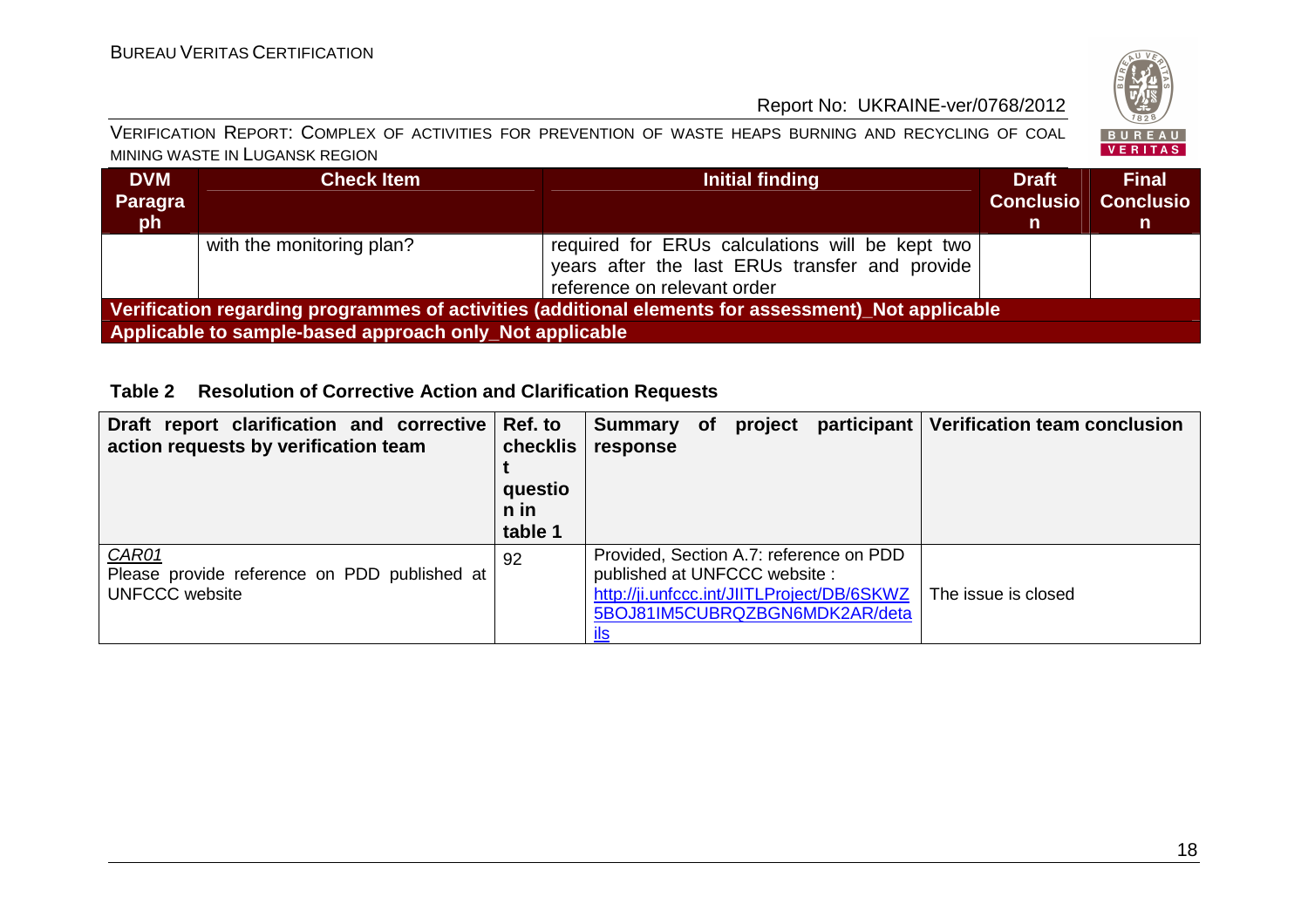

| CAR02<br>The MR indicates in the section A.7 table 1 that<br>values of ERUs obtained in 2012 year is differ<br>than indicated in the PDD by difference in<br>monitoring period duration. This is not fully<br>reasonably, because values in PDD for 2012 year<br>are obtained on the basis of ex-post estimations<br>and data for 8 months of 2012 is factual. Please<br>provide adequate explanation | 92 | Project participants during the first 8<br>months in 2012 used actual data for<br>calculations, and for the last 4 months -<br>predictable. Therefore, in the monitoring<br>report, which covers 8 months in 2012, The issue is closed<br>the difference between values of emission<br>reductions from the data in the PDD<br>consists only of predictable reductions<br>during the last 4 months in 2012. |                     |
|-------------------------------------------------------------------------------------------------------------------------------------------------------------------------------------------------------------------------------------------------------------------------------------------------------------------------------------------------------------------------------------------------------|----|------------------------------------------------------------------------------------------------------------------------------------------------------------------------------------------------------------------------------------------------------------------------------------------------------------------------------------------------------------------------------------------------------------|---------------------|
| CAR03<br>Please add in the MR description of implemented<br>project measures and note if any additional<br>equipment was installed during the monitoring<br>period                                                                                                                                                                                                                                    | 92 | Section<br>B.1:<br>the<br>Added,<br>For<br>the<br>the<br>measurement in<br>project<br>equipment is used, listed in Table 2,<br>Section B.1.2.<br>Project equipment used for the rock mass<br>sorting has not been replaced during the<br>monitoring period and additional<br>equipment has not been installed.                                                                                             | The issue is closed |